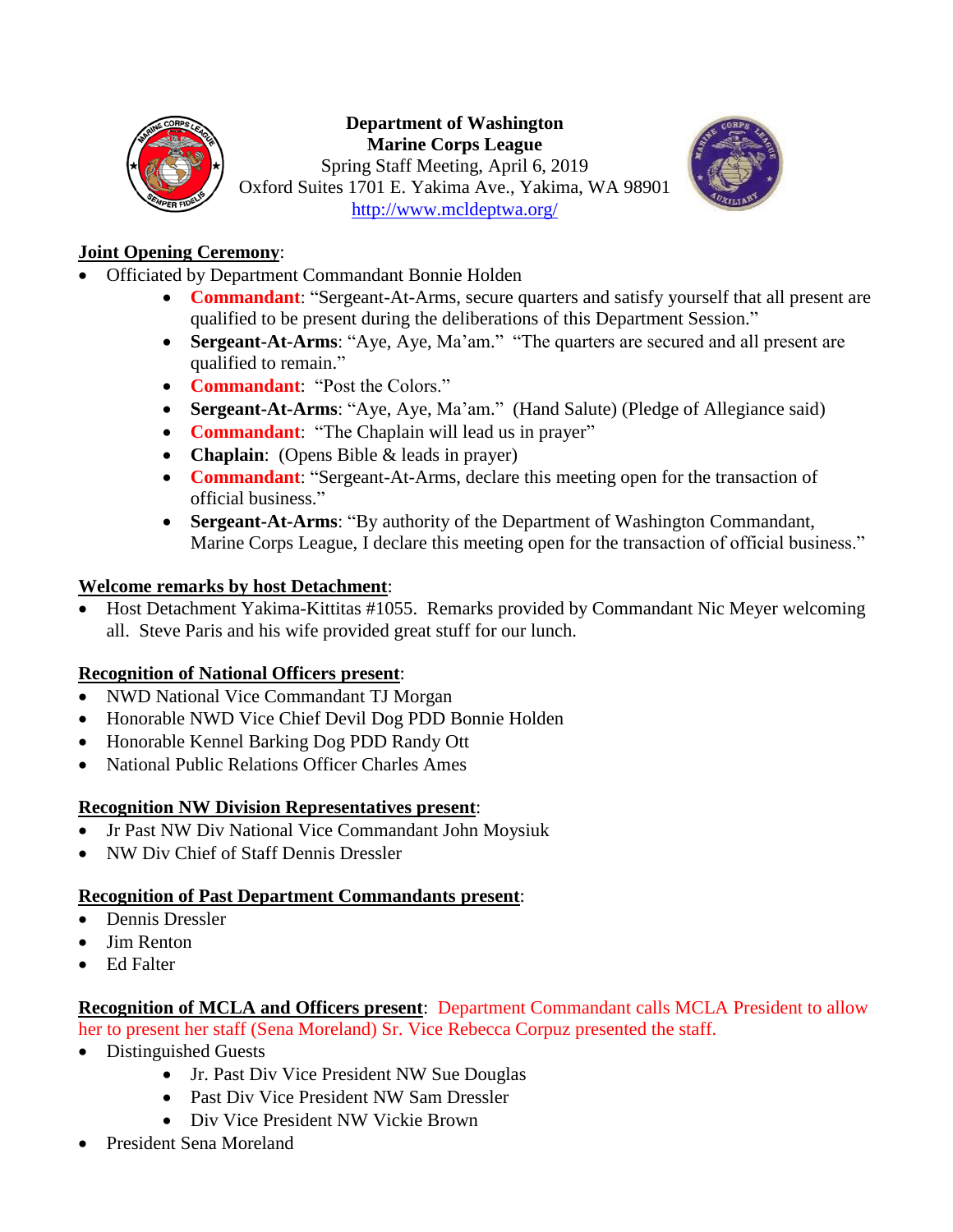- Sr Vice Rebecca Corpuz
- Jr Vice Vickie Brown
- Judge Advocate Sandy Falter
- Jr Past President Susan Douglas
- Secretary/Treasurer Jaci Kruse
- Chaplain Sam Dressler
- Captain of the Guard Carol Lucei
- Historian Vickie Brown
- Past Department Presidents present
	- Sam Dressler
	- Jane Montgomery
	- Sandy Falter

## Department Commandant excuses MCLA at this time

#### **Recognition of Recipients of NW Division Marine of the Year (present)**:

- TJ Morgan
- John Moysiuk

## **Recognition of Recipients of Department Marine of the Year (present)**:

- Dennis Dressler
- Jim Renton
- Randy Ott
- Bonnie Holden
- John Moysiuk
- Mark Schildknecht
- Bill Hauser

# **Recognition of "First Timers" to Department meeting**:

• 3 First Timers included: Rick Flath, 336; Jennifer Flath, 336; Frank Thompson, 504.

# **Roll Call of Officers (present)**:

- Commandant Bonnie Holden
- Sr Vice Commandant TJ Morgan
- Jr Vice Commandant George Hilbish II
- Judge Advocate John Moysiuk
- Chaplain Dennis Dressler
- Sergeant-At-Arms Mark Schildknecht
- Paymaster Bill Hauser
- Adjutant Randy Ott
- Jr Past Commandant James Renton

# **Minutes of previous meeting**:

• Commandant: I will entertain a motion to accept the minutes as previously published. Marine Jim Renton submitted motion, Marine George Hilbish II seconded and membership voted in acceptance of minutes as published.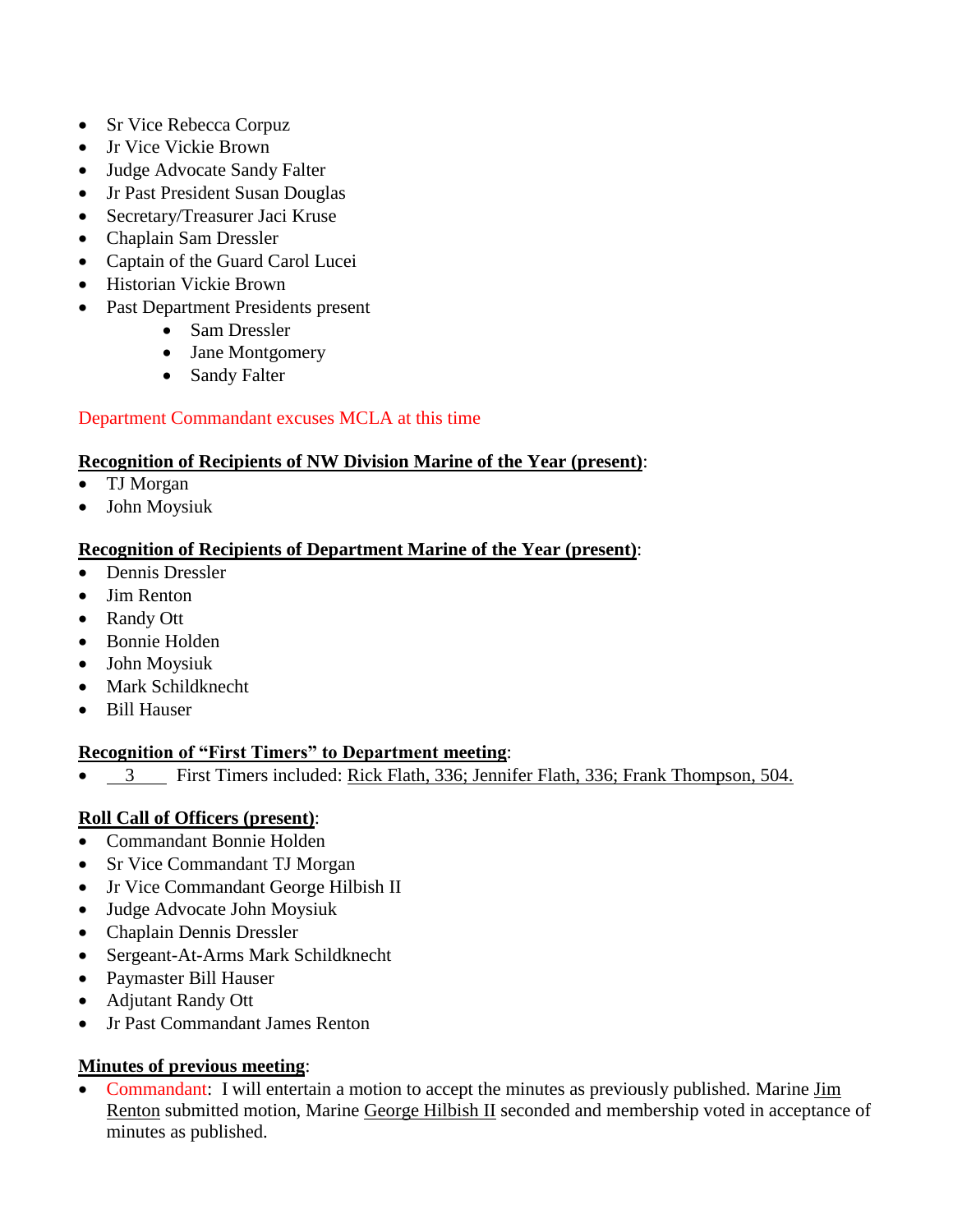#### **Correspondence**:

• None at this time.

**Adjutant's Report**: Randy Ott – Hard copy submitted an electronic copy has been submitted for the Department website.

- Report of Officer Installations (ROI). Note: When filling out your ROI for your Detachment ensure that all information is completed. An electronic copy has been forwarded to all Detachment Commandants and Adjutants to make it easier to type in the information which ultimately makes it easier to read for all. It should be noted that a copy of the completed ROI is to be sent to the Department Adjutant once Detachment Officers have been elected and sworn into their officers. **An ROI filled out in its entirety is REQUIRED whenever any officer of a Detachment is replaced whether they are elected or appointed.** The Department Adjutant will forward the original to National, a copy to NWD, and retain a copy for the Department records. The ROI is used at National to enter up-to-date Detachment information in the membership database and is also used to update information on the National Locator's page for each Detachment and Department.
- **Washington Secretary of State**: (Status of each Detachment)
	- Secretary of State Corporations Division, 801 Capitol Way South, PO Box 40234, Olympia, WA 98504-0234 360-725-0377
	- Washington Secretary of State filing. Department and 16 Detachments are in the system. There is one Det. Overdue for filing Secretary of State! Web search on UBI #s: <http://www.sos.wa.gov/corps/search.aspx>

| <b>DETACHMENT</b>                         | UBI #     | <b>INCORP</b> | <b>EXPDATE</b> | <b>DISSOLUTION</b>     |
|-------------------------------------------|-----------|---------------|----------------|------------------------|
| Dept. of WA                               | 601587317 | 051047        | 053119         |                        |
| Puget Sound #336                          | 602917923 | 042309        | 043019         |                        |
| Tri-Cities #337                           | 602119092 | 032601        | 033119         |                        |
| Twin Harbors #442                         | 601830219 | 102583        | 103119         |                        |
| Olympia #482                              | 602148515 | 082701        | 083118         | Overdue                |
| Pierce County #504                        | 601804132 | 070797        | 073102         | Files w/Alt Status     |
| Olympic Peninsula #531                    | 602992577 | 022810        | 022819         |                        |
| Melvin M Smith #586                       | 601309349 | 032791        | 033119         |                        |
| Columbia River #826                       | 601492208 | 090393        | 093019         |                        |
| Mt. St. Helen's #889                      | 601589728 | 112194        | 113019         |                        |
| MT. Olympus #897                          | 601974685 | 081799        | 083119         |                        |
| Skagit Valley Det. #1043                  | 602005244 | 011000        | 013119         |                        |
| Yakima Kittitas Valley #1055              | 602072701 | 092500        | 093019         |                        |
| Cpl Joseph P Bier #1119                   | 602240331 | 100702        | 103119         |                        |
| Maj. Megan McClung #1210                  | 602617910 | 052606        | 053119         | <b>Folding Charter</b> |
| Capt Daniel B. Bartle Det #1335 602952869 |           | 090909        | 093019         |                        |
| Col. Richard Francisco #1451              | 604143319 | 062717        | 063019         |                        |

• **Internal Revenue Service**: The IRS e-Postcard 990 filing. To check your status go to: [https://apps.irs.gov/app/eos/ePostSearch.do?dispatchMethod=navigateSearch&pathName=forward](https://apps.irs.gov/app/eos/ePostSearch.do?dispatchMethod=navigateSearch&pathName=forwardToEpostSearch&searchChoice=ePostcard) [ToEpostSearch&searchChoice=ePostcard](https://apps.irs.gov/app/eos/ePostSearch.do?dispatchMethod=navigateSearch&pathName=forwardToEpostSearch&searchChoice=ePostcard)

Enter your Detachment EIN: 91-XXXXXXX then click on next,

On the next page a box will open up, and show:

Login ID Type: Exempt Organization

Login ID 91053336404 [This number could vary, but go with what they give you]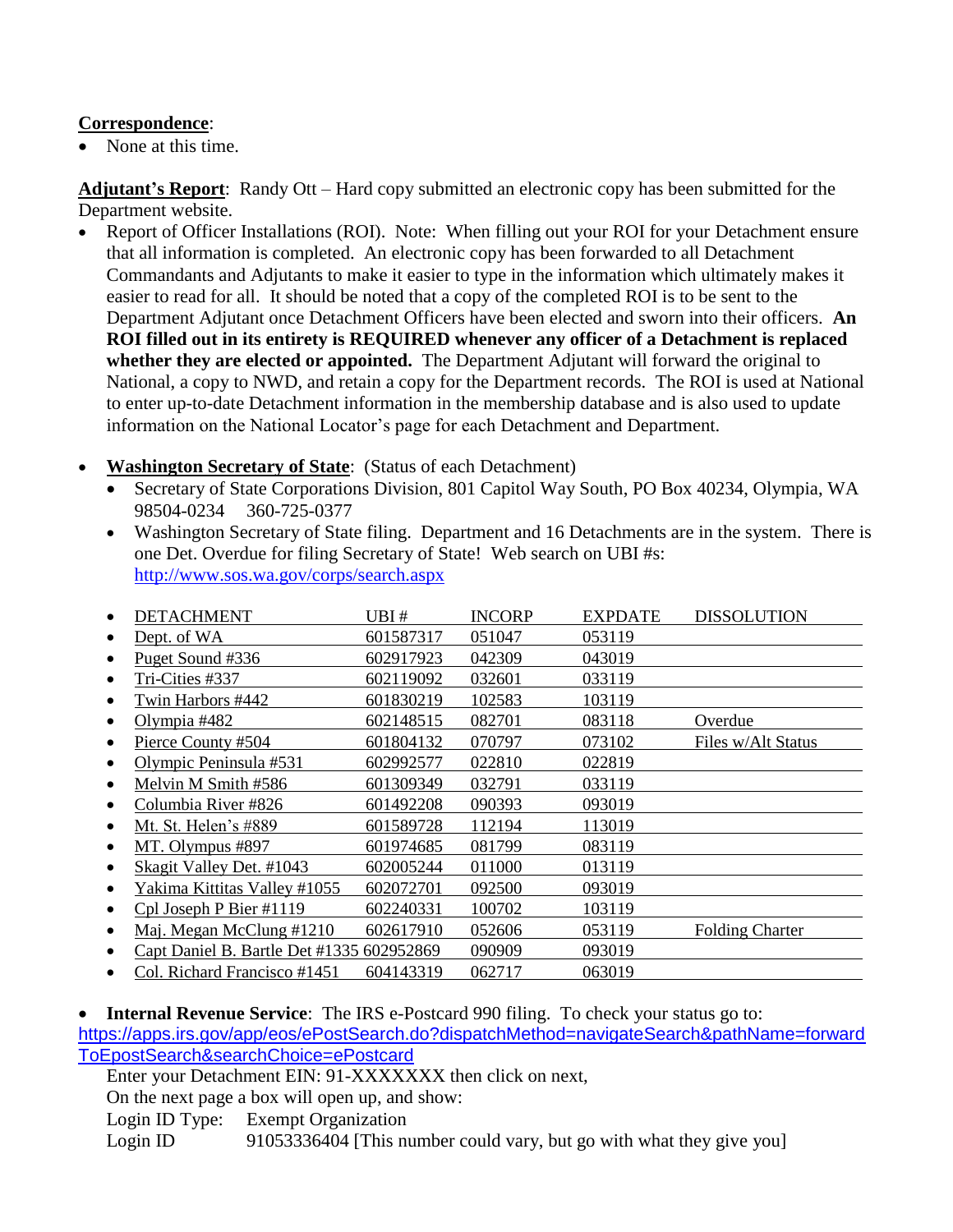Organization Name MARINE CORPS LEAGUE In the box enter: Password Verify Password Enter your name, email and daytime phone # Click on next and follow the instructions provided.

• **IMPORTANT:** This report is to be completed yearly. Send a copy of the email you receive confirming your registration, print out a copy for your Adjutant/ Paymaster file and forward the email to Department Adjutant Randy Ott at [otterpops.ott.r@gmail.com](mailto:moysiukjl@hotmail.com) for the Department Admin files.

| <b>DETACHMENT</b>                          | EIN        | TAX YR          | <b>STAT</b> | <b>FILED</b> | <b>CONFIRM</b> |
|--------------------------------------------|------------|-----------------|-------------|--------------|----------------|
| Dept. of WA                                | 91-0533364 | 01/01-12/31     | Filed       | 2018         | 10/30/18       |
| Puget Sound #336                           | 91-1435694 | 07/01-06/30     | Overdue     | 2016         | 10/30/18       |
| Tri-Cities #337                            | 91-6087173 | 09/01-08/31     | Filed       | 2018         | 10/30/18       |
| Twin Harbors #442                          | 91-2053273 | 07/01-06/30     | Filed       | 2018         | 10/30/18       |
| Olympia #482                               | 91-2143220 | 07/01-06/30     | Filed       | 2018         | 10/30/18       |
| Pierce County #504                         | 91-1824633 | 07/01-06/30     | Filed       | 2018         | 10/30/18       |
| Olympic Peninsula #531                     | 91-1285018 | 07/01-06/30     | Overdue     | 2017         | 10/30/18       |
| Melvin M Smith #586                        | 91-1890134 | 07/01-06/30     | Filed       | 2018         | 10/30/18       |
| Columbia River #826                        | 91-1647649 | 07/01-06/30     | Filed       | 2018         | 10/30/18       |
| Mt. St. Helen's #889                       | 91-1650015 | 07/01-06/30     | Filed       | 2018         | 10/30/18       |
| Mt. Olympus #897                           | 91-2058115 | 07/01-06/30     | Filed       | 2018         | 10/30/18       |
| Skagit Valley Det. #1043                   | 91-2016335 | 07/01-06/30     | Filed       | 2018         | 10/30/18       |
| Yakima Kittitas Valley #1055               | 91-2049201 | 07/01-06/30     | Filed       | 2018         | 10/30/18       |
| Cpl Joseph P Bier #1119                    | 47-0890445 | 07/01-06/30     | Filed       | 2018         | 10/30/18       |
| Maj. Megan McClung #1210                   | 35-2253724 | $01/01 - 12/31$ | Filed       | 2018         | 10/30/18       |
| Capt Daniel B. Bartle Det #1335 80-0463568 |            | 07/01-06/30     | Overdue     | 2017         | 10/30/18       |
| Col. Richard Francisco #1451               | 82-2027836 | $07/01 - 06/30$ | Filed       | 2018         | 10/30/18       |

**Paymaster's Report**: Bill Hauser – Verbally given and electronic copy sent as well as a hard copy provided. (Not listed as this is the online version of the report.)

- When emailing the Department Paymaster please use **[bhauser1952@msn.com](mailto:bhauser1952@msn.com)**.
- Commandant: I will entertain a motion to accept the Paymasters Report as published. Marine George Hilbish II submitted motion, Marine Dennis Dressler and membership voted in acceptance of Paymaster's report as published.
- Chaplain's Report: Provided by Dennis Dressler: Since June's Convention, there have been \_19\_ "Notices of Death" received from Detachments and forwarded to National Headquarters. The list below is based upon date of passing as opposed to when received from the Detachment Chaplain (or Adjutant or Commandant).

| Tom Baskin               | Melvin M. Smith    |
|--------------------------|--------------------|
| Vern Holter              | Melvin M. Smith    |
| <b>Richard Francisco</b> | Maj. Megan McClung |
| Warren Butler            | Melvin M. Smith    |
| Roderick S Barnes        | Maj. Megan McClung |
| George A Gilmore         | Melvin M. Smith    |
|                          |                    |

• Theodore (Ted) Reynvaan Twin Harbors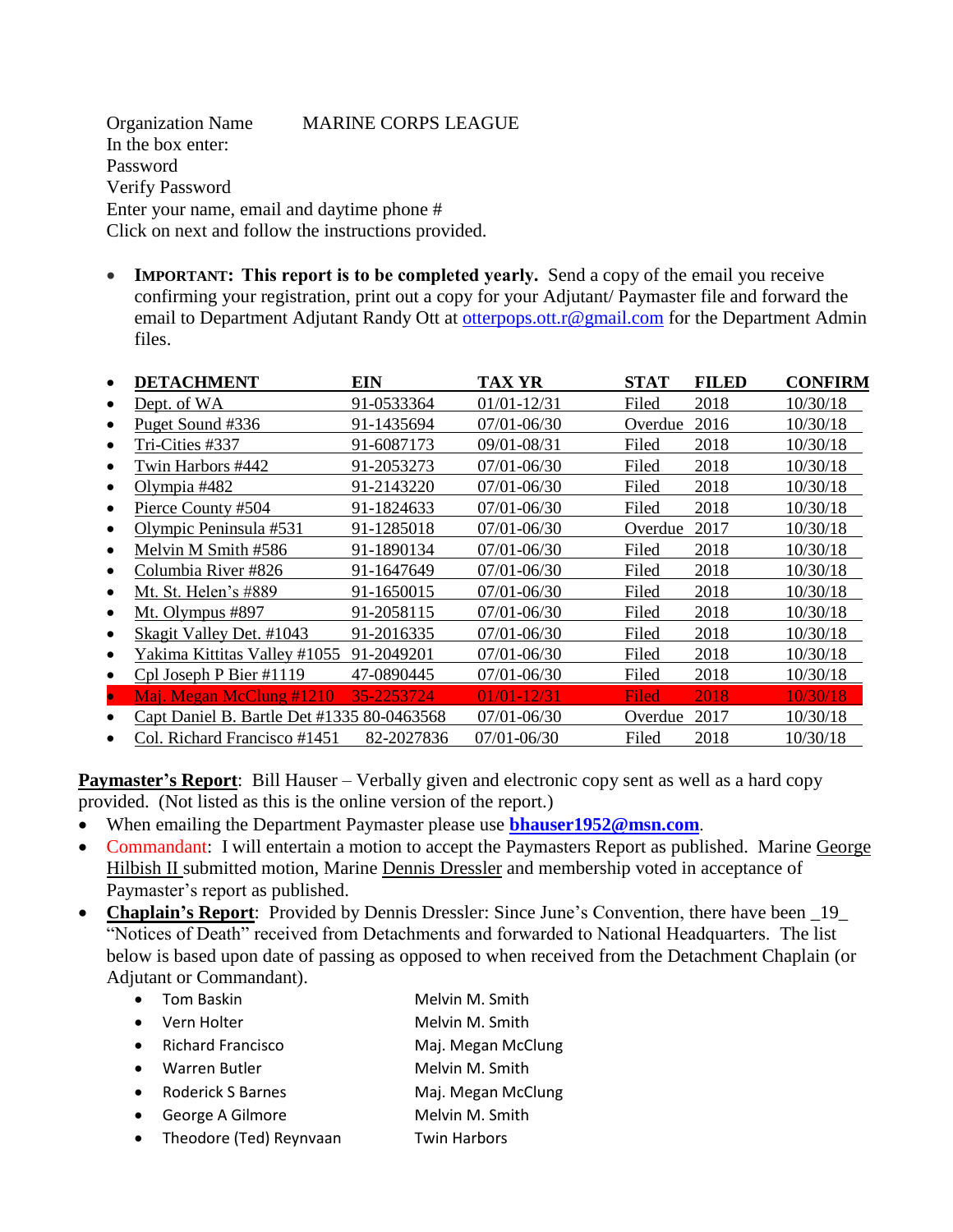- Gary Reiter Melvin M. Smith
- Richard (Dick) Cease Melvin M. Smith
- Timothy E Savage Melvin M. Smith
- **Rob McDaniels** Skagit County
- Charles J Louviere Columbia River
- Joseph "Hank" Melanson Melvin M. Smith
- Don Kelly Mt Olympus
- Elizabeth "Betty" Guillot Melvin M. Smith
- Ray C James Yakima-Kittitas
- 
- 
- Donald Tanquary Yakima-Kittitas

# **Sickness and in Distress**:

• None reported at this time.

# **Report of Officers**:

- Commandant: Bonnie Holden Present- Report submitted electronically.
- Sr Vice Commandant: TJ Morgan Present- No Report.
- Jr Vice Commandant: George Hilbish II Present- ROI rectified with a Det. in the Dept. was updated. Electronically submitted and read as such.
- Judge Advocate: John Moysiuk Present- Report submitted electronically.
- Jr Past Commandant: James Renton No report.

# **Report of Detachment Commandants**:

- Puget Sound Det. #336: Mark Gorman Present- Electronic and hard copies provided.
- Tri-Cities Det. #337: Mike Ridgel Not Present- Anthony Tonda Present No report.
- Twin Harbors Det. #442: Frank Perov Not present- No report.
- Olympia Det. #482: John Britcher Not present- No report.
- Pierce County Det. #504: Charles Ames Present- Electronic and hard copies provided. Highlights given.
- Olympic Peninsula Det. #531: Bob Schneider Not Present- Mike Parker present for Det. Electronic and hard copies provided.
- Melvin M Smith Det. #586: Randy Ott Present- Electronic and hard copies provided. Highlights given.
- Columbia River Det. #826: Bill Hauser Present- Electronic and hard copies provided. Highlights given.
- Mt. St. Helen's Det. #889: Donald Simmons Not present- No Report.
- MT. Olympus Det. #897: Elvis "Guy" Iredale Present- Electronically submitted and hard copies provided.
- Skagit Valley Det. #1043: Lee Schuirman Not Present- Electronically submitted report.
- Yakima Kittitas Valley Det. #1055: Nicholas Myers Present- Electronic and hard copies provided. Highlights given.
- Cpl Joseph P Bier Det. #1119: Bob Broostrom Not present- No report.
- Maj. Megan McClung Det. #1210: Ricardo Reyes Closing- Not present- No report sent.
- Captain Daniel B. Bartle Det #1335: Bruce Barton Not present- No report sent.
- Col. Richard Francisco #1451: Don Nilson Present- Report Electronically submitted and hard copies provided. Highlights given.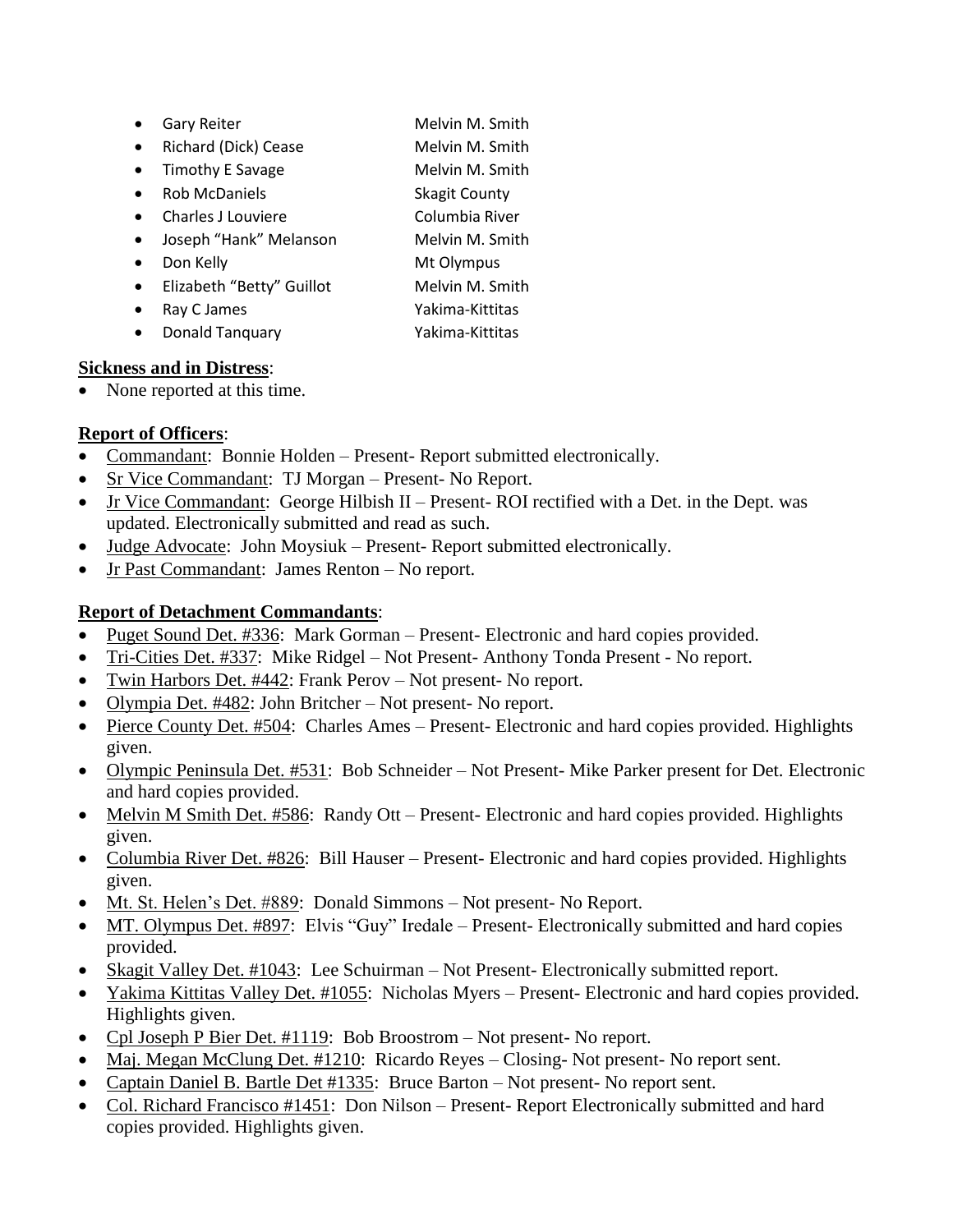# **Report of Standing Committees/Advisory Councils**:

- Credentials Committee: Bill Hauser (Convention) N/A
- Budget and Finance Committee: Bill Hauser & Bonnie Holden (Convention)  $N/A$
- Nominating Committee: Jr Past Dept Cmdt James Renton (Convention) –
- Rules Committee: Dept Judge Advocate John Moysiuk (Convention) N/A
- Bylaws Committee: Dept JA John Moysiuk (Convention)  $N/A$
- Audit Committee: George Hilbish, Bonnie Holden and Ed Falter (Convention) N/A
- Dept. Web Sergeant: TJ Morgan Present- Researching into prices on the website. Up to date.
- Dept. Training Officer: Don Nilson Present- No report.
- Publications: James Renton Absent- No report.
- Public Relations Officer: Charles Ames Present- New to the position and reported to be working with National to ensure success.
- Membership Committee: George Hilbish II Present- No report.
- VAVS Committee: Rex Hopper Absent- No report.
- Awards/Citations: Randy Ott No awards today. Deadline is today for Unit awards submissions.
- Americanism Committee: Bonnie Holden Present- Electronic copy provided. The website link is [https://www.mclnational.org/uploads/1/0/3/1/103183322/2018\\_national\\_americianism\\_award.pdf](https://www.mclnational.org/uploads/1/0/3/1/103183322/2018_national_americianism_award.pdf) would like to see more Detachments submit a book as it shows what you are doing.
- Legislative Committee: Ev Brown Absent- No report.
- Boy Scout Liaison: Jim Renton Present- Report electronically provided.
- Homeless Veterans: John Moysiuk Present- Verbally provided. Busy time of the year with winter coming. Reach out as you can for them. All services need help. There is plenty of supplies to help Veterans. Recent support was given in Yakima region. Any questions please shoot me an email.
- VAAC Representative: Larry Alcantara Excused electronic copy provided.
- Department Marine of the Year (MOY): John Moysiuk Present- please recognize your membership who do the work. Follow the instructions. Society will meet at lunch to review and select for 2019.
- Toys 4 Tots Liaison: John Moysiuk Present- Reports aren't being sent, but the work is being done. This is here and the USMC is passing the responsibility to the MCL as much as possible.
- Resolutions Committee: Dennis Dressler & TJ Morgan Present- No report.
- Young Marines Coordinator: Ed Falter Present- Report submitted electronically.
- Department Convention "2019" update: Yakima/Kittitas Valley #1055 to host the Convention 6-9 June, 2019.
- Department Service Officer: Charles Bond Absent- No report.
- Marine 4 Life Liaison: Mark Gorman Present- New to the position and will work with M4L to ensure success in the Department.

# **\*\*\* ALL REPORTS SUBMITTED ELECTRONICALLY ARE ATTACHED AT THE END OF THIS REPORT. \*\*\***

# **Old Business**: (October 2018)

• Don Nilson brought forth a new National History and Anniversary Committee about our MCL members to document their stories.

# **New Business**:

• Dennis Dressler brought forth a motion to remove and close the Resolutions Committee. Seconded by TJ Morgan. Vote carried.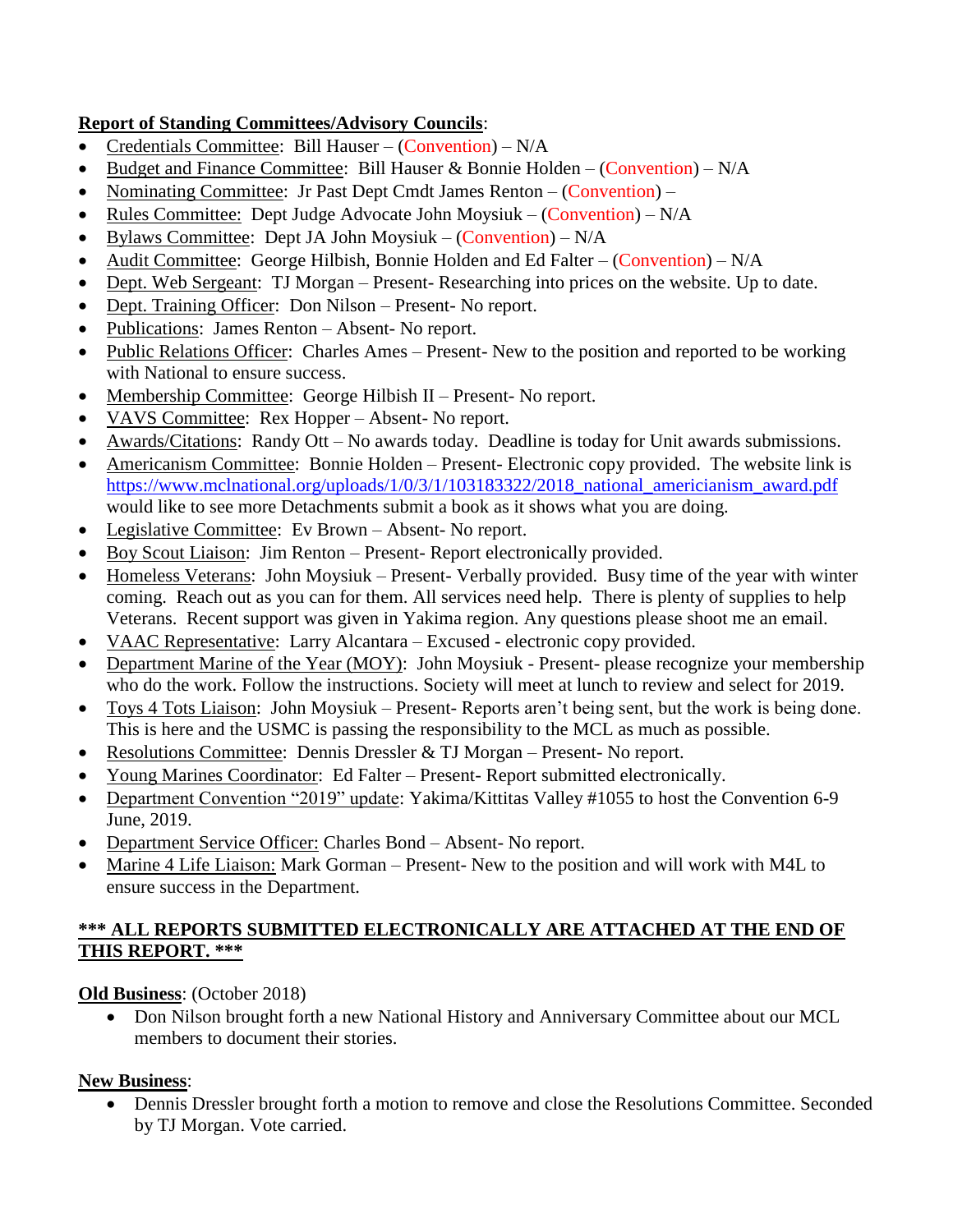- John Moysiuk brought forth a motion to remove and close the Publications Committee. Seconded by Jim Golden. Vote carried.
- Discussion on our Legislative Committee to resolve having no reports for a long period of time. Det #504 has a member interested in stepping up. Also to contact Det. #482's Rep to request updates.

#### **Good of the League**:

• Sr. Vice TJ Morgan brought forth events which happened at Mid-Winter. The Database is coming. Do an in-depth review of your roster. Updated membership on changes coming from National regarding Oath of Office, Ships Store, Upcoming events in National Convention. He gave an example of how voting works at the Convention.

#### **Announcements**:

- 2019 Department Annual Convention Yakima, June 6-9, 2019.
- 2019 MCL National Convention Billings, MT, August 4-10, 2019.
- 2019 NWD Conference Spokane, September 13-14, 2019, Fairfield Inn.
- 2019 Department Fall Staff Meeting Yakima, October 4-5, 2019.
- 2020 MCL Mid-Winter Conference Sheraton Norfolk Waterside Hotel, Feb 25-Mar 2, 2020.
- 2020 MCL National Convention Daytona Beach, FL, August, 6-15, 2020.

**Closing Ceremony**: Closed by Department Commandant Bonnie Holden

- o **Commandant**: "There being no further business, we will proceed to close."
- o **Commandant**: "Sergeant-At-Arms, Retire the Colors."
- o **Sergeant-At-Arms**: "Aye, Aye Ma'am." (Hand Salute)
- o **Commandant**: "The Chaplain will lead us in prayer."
- o **Chaplain**: (leads prayer and closes Bible)
- o **Commandant**: "Senior Vice Commandant, perform the last duty of your post."
- o **Senior Vice Commandant**: "Marines, the Department of Washington thanks you for your attendance, and requests you to secure new members, and further, that you favor us at every future meeting with your presence so far as your circumstances will permit."
- o **Commandant**: "Sergeant-At-Arms, declare this meeting of the Department of Washington, Marine Corps League officially closed."
- o **Sergeant-At-Arms**: "By authority of the Department of Washington Commandant, Marine Corps League, I declare this meeting officially closed until the Department Spring Staff Meeting in Yakima on October 5th at 1000, when it will be reopened for the transaction of official business."

#### **Detachment Representatives Present at this Department Muster**:

|           | в списнителе тери сосионо у со 1 герсие не еню в српи енгене главног. |            |                                    |                |
|-----------|-----------------------------------------------------------------------|------------|------------------------------------|----------------|
|           | • Puget Sound Det. #336:                                              | YES        | Tri-Cities Det. #337:              | <b>YES</b>     |
|           | • Twin Harbors Det. #442:                                             | NO         | Olympia Det. #482:                 | YES            |
|           | • Pierce County Det. $#504$ :                                         | YES        | Olympic Peninsula Det. #531:       | <b>YES</b>     |
|           | • Melvin M. Smith Det. #586:                                          | <b>YES</b> | Columbia River Det. #826:          | YES            |
|           | • Mt. St. Helen Det. #889:                                            | NO.        | Mt. Olympus Det. #897:             | YES            |
| $\bullet$ | Skagit Valley Det. #1043:                                             | NO.        | Yakima Kittitas Valley Det. #1055: | <b>YES</b>     |
| $\bullet$ | Cpl Joseph P. Bier Det. #1119:                                        | <b>YES</b> | Maj. Megan McClung Det. #1210:     | N <sub>O</sub> |
| $\bullet$ | Capt. Daniel B. Bartle Det #1335:                                     | NO.        | Col. Richard Francisco #1451:      | YES            |
|           |                                                                       |            |                                    |                |

28 MCL Members in attendance.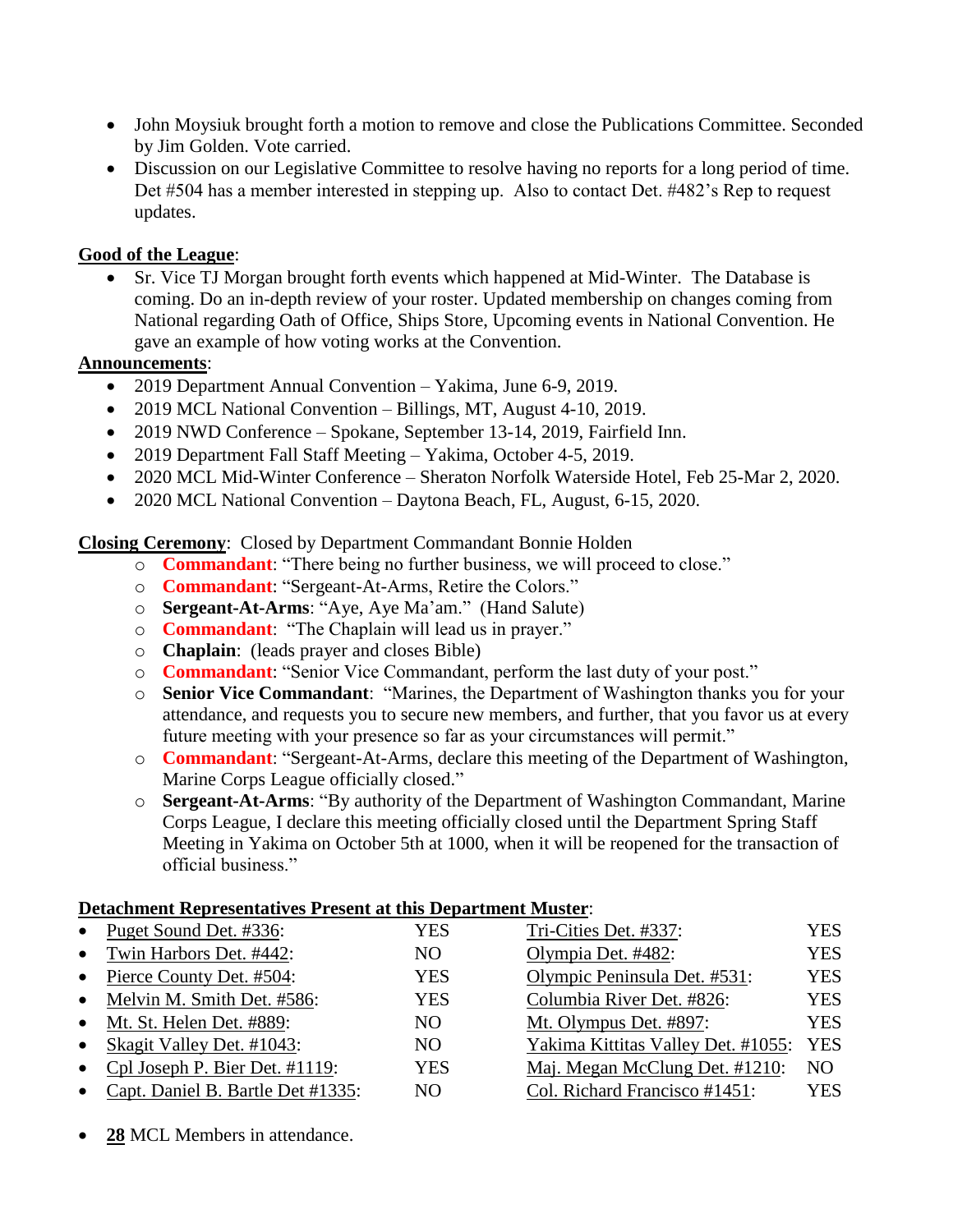# **\*\*\* ALL REPORTS SUBMITTED ELECTRONICALLY ARE ON THE FOLLOWING PAGES \*\*\***

March 20, 2019

TO: Bonnie Holden, Commandant WA Dept. Marine Corps League

FROM: Larry Alcantara, Chair Governor's Veterans Affairs Advisory Committee

SUBJECT: 2019 VAAC Spring Report



**2019 CHAIR'S VISION:** To achieve mission goals through articulating membership priorities, creating environment which facilitates success, and providing tools to assist members to do their job. A cheerleader to foster camaraderie, enthusiasm and passion to serve veterans.

• **VAAC MISSION**: Make veteran resources accessible, identify veteran needs and advise the Director/Governor on policy issues.

• **STRATEGIC PLAN:** Host Town Halls/Commanders Call and leverage social media to inform of resources and identify veterans needs

• **TACTICAL PLAN:** Develop 2019 town Hall/Commanders Call calendar and create a Facebook group page;

- o Target rural location where veteran service are less accessible
- o Assign VAAC member Lead responsibility for conducting town hall
- o Leverage social media to support mission

#### **2019 Town Hall/Commanders Call Schedule (Begins at 10 am)**

- 3-21-19 Ellensburg *Special Time 6 pm*
- 5-2-18 Tri Cities Kennewick
- 6-27-18 Colville VFW Post
- 9-19-19 COMMANDER's CALL AMVETS POST 1
- 10-3-19 Centralia American Legion Post
- 12-5-19 Everett VFW Post

Town Hall meetings serve two purposes:

1) To provide a forum for veterans and their families to learn about the services and resources available in their own communities.

2) To educate VAAC members on issues that are important to veterans and their families across the state so that the VAAC can share this information with the WDVA Director and the Governor.

#### **Demographics**

- 552,291 Veterans
- 60,972 Active Duty
- 18,228 Nat'l Guard/Reserve

2,000,000 Family

11,733 WDVA coalition of VSO's claims filed for compensation/benefits 2017/18

\$155 Million New federal dollars rec'd by WA Veterans 2017/18 (\$2.6 billion 2008 to 2018)

*More income for veterans and their families means more money into local economies. Veterans receiving healthcare are not dependent on state healthcare resources.*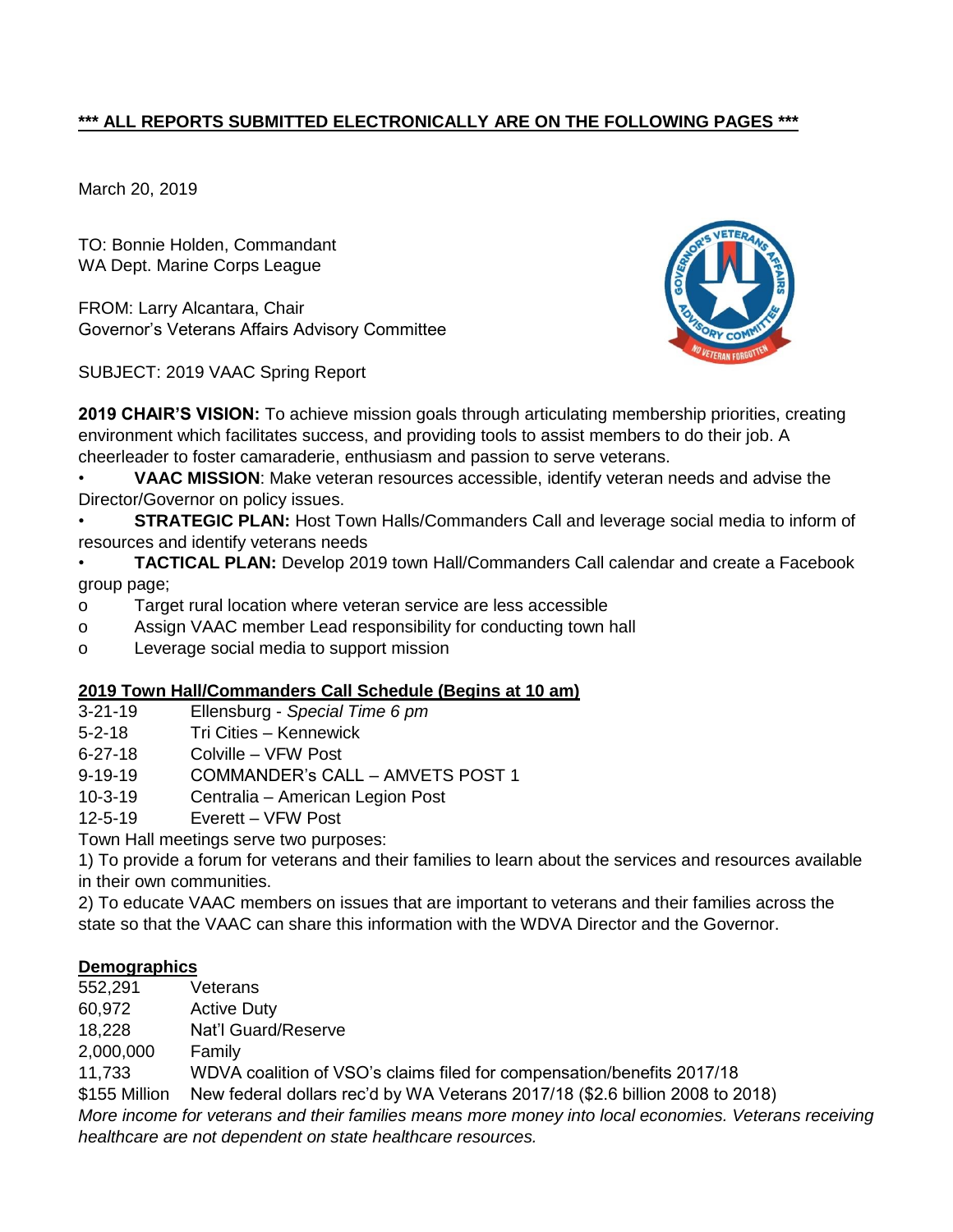#### **WDVA Highlights**

WDVA organizational dynamics challenges - Staffing Nurses Veteran Homes – CNA, LPN, RN: Nursing shortage, existing staff must extend to cover overtime. WDVA training support available. **Marine Corps League (all veteran service organizations) can help by recruiting/referring nursing candidates.**

Veterans Home Program 1.5 years addressing care and staffing issues resulted in budget deficit.

Veteran Services recognizes needs of veterans/families over 65:

- Pension
- Surviving spouse

Legislation shows a high number of veteran related legislation pending ranging from:

- Remove sales tax for veteran service organizations
- Employing military spouses
- Suicide awareness
- Four-year college training in veteran mental health
- County VSO's
- Veteran Legislative Coalition tracks and testifies, Chaired by Jim Sims
- Follow Bill Tracking at<http://www.dva.wa.gov/about-wdva/legislative-updates>

Military Transition

- Spousal employment
- Veteran Retention
- License Reciprocity

Incarcerated Veterans

- Stigma faced in court system, need for expansion of Veterans Courts
- Case management of incarcerated veterans

In summary, The VAAC strives to identify WA State veterans/family needs and compare to WDVA program polices and share this information with the WDVA Director and Governor,

WDVA policies and program information may be found at:<http://www.dva.wa.gov/>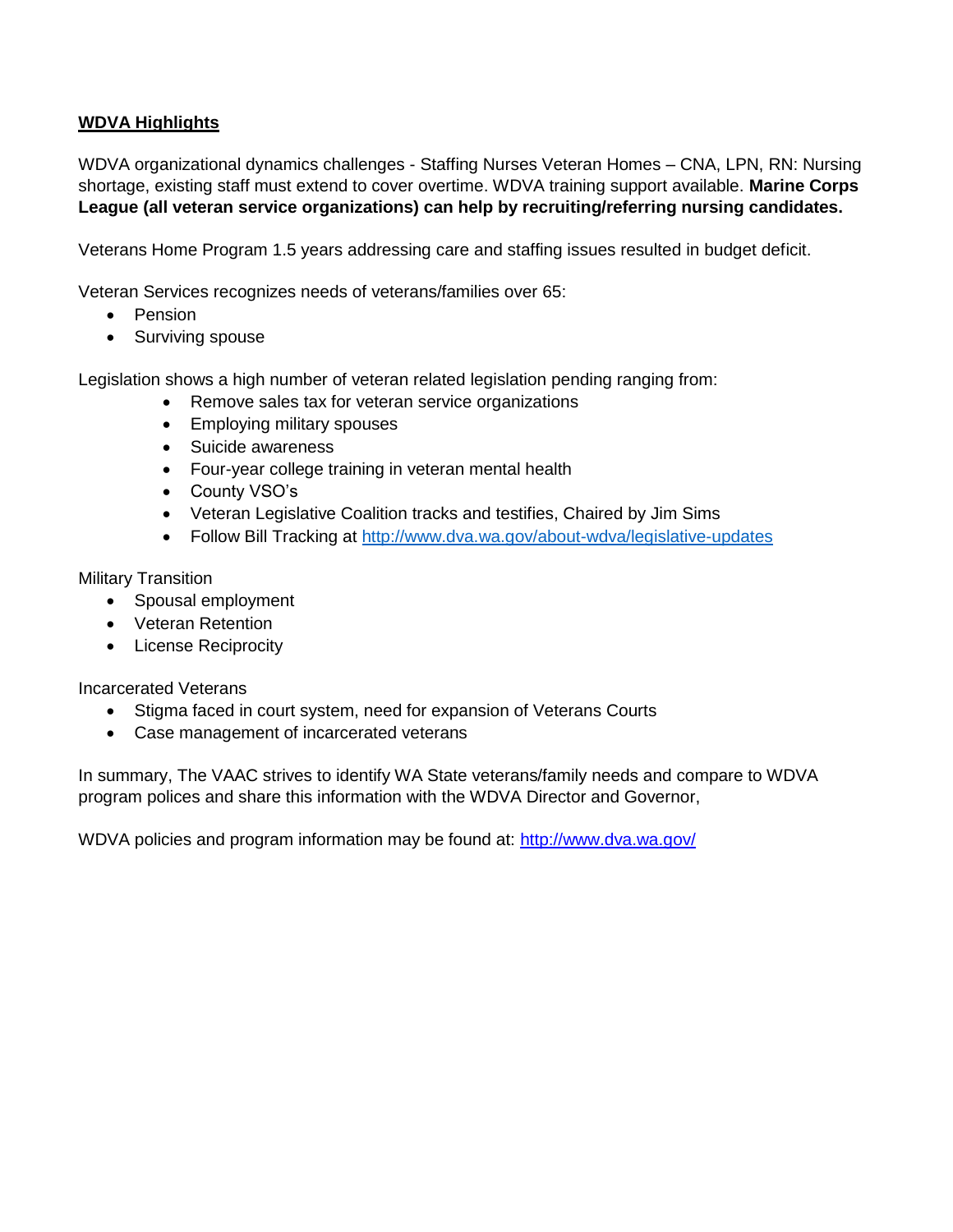# **Yakima-Kittitas Det. 1055 Spring 2019 Report**



Current detachment strength is 23 regular members, 2 associate members, and 15 Life members. We have had 2 members join the Supreme Commandant since the Fall Staff meeting and have added 1 new member.

Activities since the Fall Staff meeting include the GYVVC Stand down on October 20, 2018 at the Central Washington State Fairgrounds. The detachment had a table set up for recruiting and support. Over 800 veterans and family members were served.

Detachment members provided a color guard detail that same afternoon at Eisenhower High School for the annual Harvest Band Festival. Positive comments all around on how the Marines performed.

The annual Marine Corps Ball was held at the Yakima Convention center on Nov. 2. A cadre of Marines from Detachment 1055 attended and enjoyed the festivities. Lt. Col. Brian Winters was the Guest of Honor and the keynote speaker. He spoke of duty to country and family and of the importance of protecting our freedom and traditions. He stood as an example of a Marine that, despite fighting ALS, was still willing to stand tall for this Country and our Corps.

On Nov. 8 the detachment provided a color guard for Veterans Day assemblies at John Campbell Elementary in Selah, WA.

Marine Bob Lantrip, Pointman Ministries, along with members of the detachment held a Veterans Honoring Service at Englewood Heights retirement center in Yakima on Nov. 10. It was on honor, once again, to shake the hands and thank those who preceded us on the battlefields around the world.

MCL 1055 was represented in the Veterans Day parade on Nov. 11 and provided the color guard detail at Sarg Hubbard Park that afternoon at the annual service conducted by the Vietnam Veterans Association and the Yakama Warriors.

The detachment marked the Marine Corps birthday on Nov. 12 with a potluck celebration open to all members and families along with members of Bravo Co. and the local recruiting staff. A good turnout and enjoyable evening. Marine Falter shared the commandant's Message for all marines and the detachment held a cake ceremony.

On November 16, a 3-man detail (Myers, Quesnell and Falter) made the trip to the Olympia Veterans Stand Down to obtain needed items for the homeless veterans in the Yakima Valley.

Kudos to John Moysiuk for his cooperation and coordination in making this mission possible. Backpacks, sleeping gear, boots and other essential items were brought to Yakima and are to be set up for distribution by the Great Yakima Valley Veterans Coalition.

The balance of November and early December was aimed at assisting Bravo Co. with the Toys-For-Tots program but we were excluded from any involvement per CMC directive.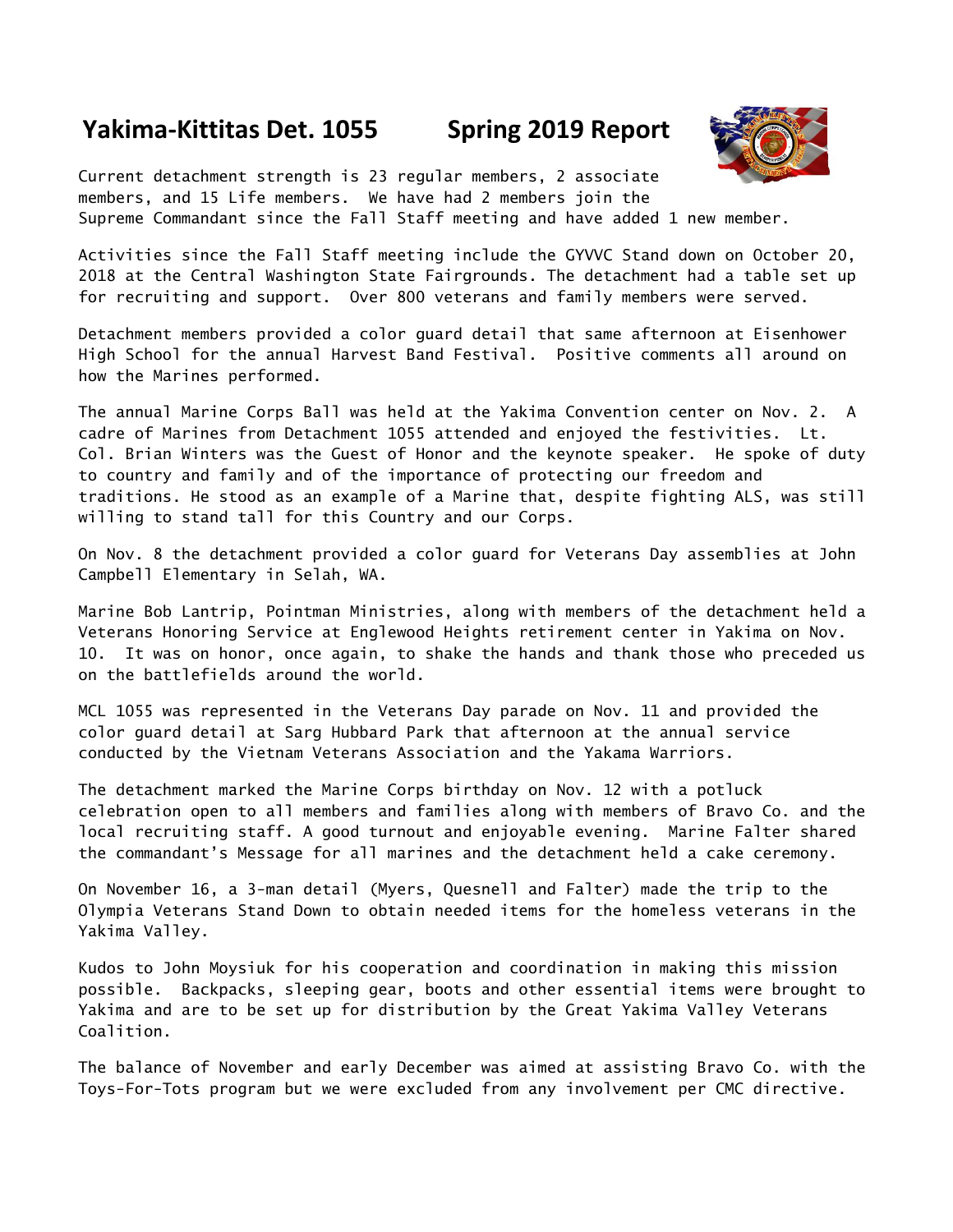We did muster on December 11 for our annual Christmas gathering and dinner. We shared an evening of Esprit de Corps and Christmas cheer at the DAV Services hall.

Military honors were provided for 2 funerals since the Fall Staff meeting. March 30th the detachment assisted in a Welcome Home Vietnam Vets program sponsored by the Yakama Warriors association.

Respectfully submitted,

Ed Falter

Adjutant, Det. 1055

| Department of Washington       |            |          |            |            |            |            |     |              |            |             |            |            |             |
|--------------------------------|------------|----------|------------|------------|------------|------------|-----|--------------|------------|-------------|------------|------------|-------------|
| Eagle Scout Recognition Report |            |          |            |            |            |            |     |              |            |             |            |            |             |
| 5-Mar-19                       |            |          |            |            |            |            |     |              |            |             |            |            |             |
|                                |            |          |            |            |            |            |     |              |            |             |            |            |             |
|                                | <b>JAN</b> | FEB      | <b>MAR</b> | <b>APR</b> | <b>MAY</b> | <b>JUN</b> | JUL | AUG          | <b>SEP</b> | OCT         | <b>NOV</b> | <b>DEC</b> | 2014        |
| Puget Sound #336               |            |          |            |            |            |            |     |              |            |             |            |            | $\Omega$    |
| Tri-Cities #337                |            |          |            |            |            |            |     |              |            |             |            |            | 0           |
| Twin Harbors #442              |            |          |            |            |            |            |     |              |            |             |            |            | 0           |
| Olympia Det. #482              |            |          |            |            |            |            |     |              |            |             |            |            | 0           |
| Pierce County Det #504         |            |          |            |            |            |            |     |              |            |             |            |            | 0           |
| Olympic Peninsula #531         |            |          |            |            |            |            |     |              |            |             |            |            | 0           |
| Melvin M Smith #586            |            |          |            |            |            |            |     |              |            |             |            |            | 0           |
| Wenatchee #806                 |            |          |            |            |            |            |     |              |            |             |            |            | 0           |
| Columbia River #826            |            |          |            |            |            |            |     |              |            |             |            |            | 0           |
| Mt. St Helen's #889            |            |          |            |            |            |            |     |              |            |             |            |            | 0           |
| Mt. Olympus #897               |            |          |            |            |            |            |     |              |            |             |            |            | 0           |
| Mt. Rainier #989               |            |          |            |            |            |            |     |              |            |             |            |            | $\mathbf 0$ |
| Skagit Valley #1043            |            |          |            |            |            |            |     |              |            |             |            |            | 0           |
| Yakima Kittitas Valley #1055   |            |          |            |            |            |            |     |              |            |             |            |            | 0           |
| Lewis County #1119             |            |          |            |            |            |            |     |              |            |             |            |            | 0           |
| Maj. Megan McClung #1210       |            |          |            |            |            |            |     |              |            |             |            |            | 0           |
| Capt. Daniel Bartle #1335      |            |          |            |            |            |            |     |              |            |             |            |            | 0           |
| Mail to Department             |            |          | 2          |            |            |            |     |              |            |             |            |            |             |
| Total                          |            | $\Omega$ | h          |            | $\Omega$   | 0          | O   | <sub>0</sub> | 0          | $\mathbf 0$ | $\Omega$   | 0          | 4           |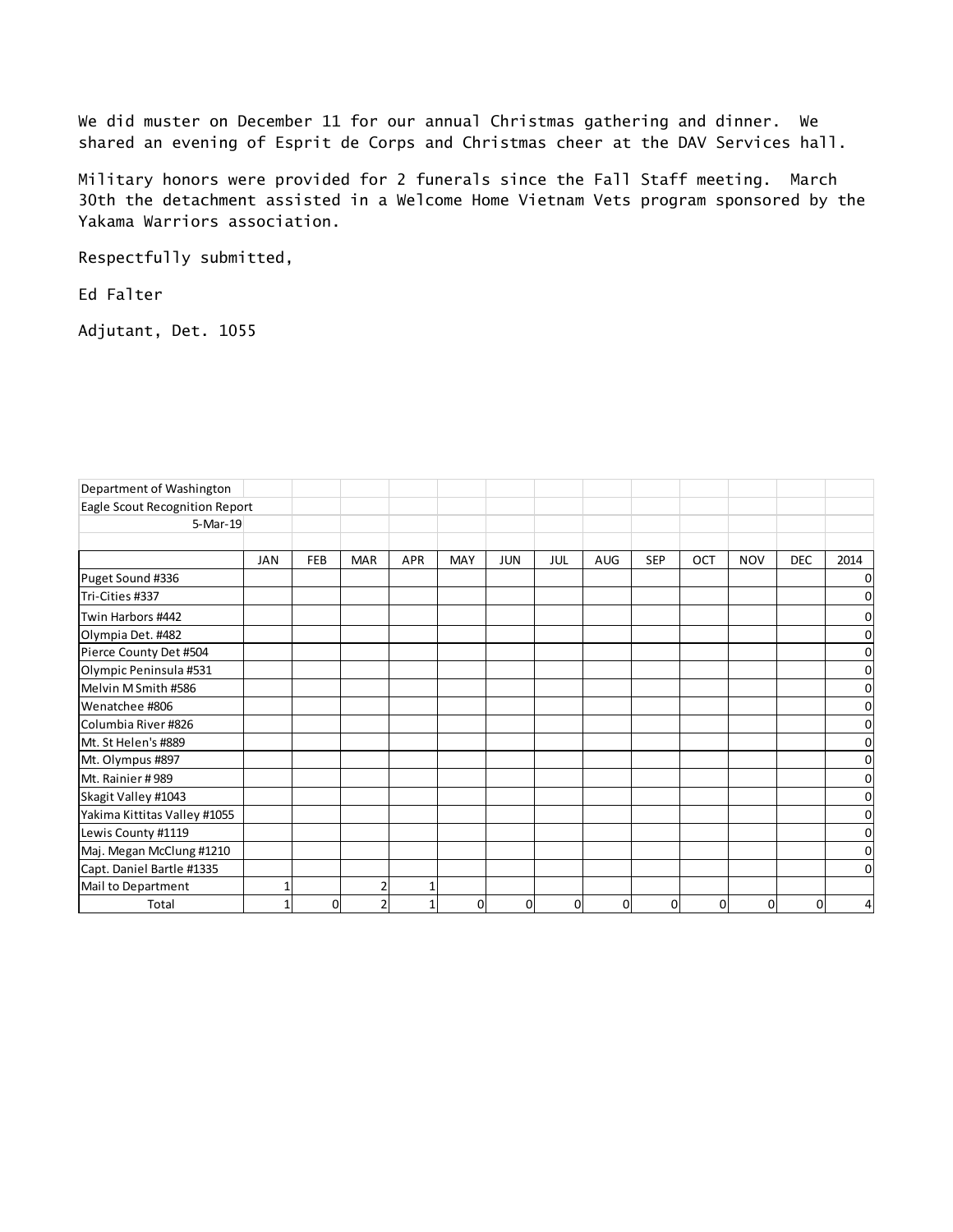MOUNT OLYMPUS DETACHMENT #897

SPRING STAFF MEETING

SUBMITTED APRIL 6, 2019

Detachment #897 has been involved in many activities during the past 6 months: The Detachment held its first ever chili cook-off in October; though not well attended, the Detachment members had fun. Eight different chili types were made by members, who then ate most of the chili.

The 243rd Marine Corps Birthday was once again a success. Seventy-seven members and guests were in attendance to hear guest speaker Marine Major General Tracey Garrett Retired, speak of her 36 years in the Corps. The Detachment Raffle Chairman created a successful raffle with 39 items and 19 gift certificates. The local United States Coast Guard (Port Angeles Sector) provided the Color Guard to present The Colors. Marine Gunnery Sgt. Kathy Nicholls Retired, was selected Marine of the Year; she is also the Detachment Paymaster. Selected as the Detachment Associate Member of the Year was Diana Schildknecht, Detachment Newsletter Editor.

The Detachment Honor Guard provided the rifle salute, once again, at the Port Angeles Coast Guard Air Base for the annual Veterans Day Ceremony. This annual ceremony for the community is held in the large hanger each year. Attendance is usually 1000 or more from local communities in the area.

The annual Detachment Christmas luncheon was held at a local restaurant in Port Angeles. Twenty-one raffle prizes were won, as well as a lucky recipient's name was drawn for a free lunch, paid for by the Detachment.

The 2018 Toys for Tots campaign was again a success due to Detachment members and many volunteers providing a total of 520 man hours to 'stand watches', select, move, sort and distribute toys. 116 collection boxes were placed in the towns of Sequim, Port Angeles, Forks and Clallam Bay, which along with \$11,000 received in local donations, provided 7500 toys for 3,815 children. The Detachment's own Santa brought in many donations on his own.

Upcoming events include participation in the oldest community festival parade in the state, the 124th annual Sequim Irrigation Festival. Following this festival, the Detachment will also participate in the annual Forks Old Fashion 4th of July parade, and the Joyce community's annual Wild Blackberry Festival parade held in August.

Also a 'meet and greet' will be held on April 13th in Port Angeles at a local eatery. The purpose is to introduce guests to what the Marine Corps League is all about.

The Detachment is very excited about it's current project: turning a 2001 Ford XLS Explorer into a 'wooden LVT6-H'. This will be a separate float along with the Toys for Tots float, both of which will represent the Detachment in local parades. The top, doors, windshield, seats and bumpers have been removed so far.

Respectfully Submitted, The Community Case of Guy Iredale, Commandant Mount Olympus Detachment #897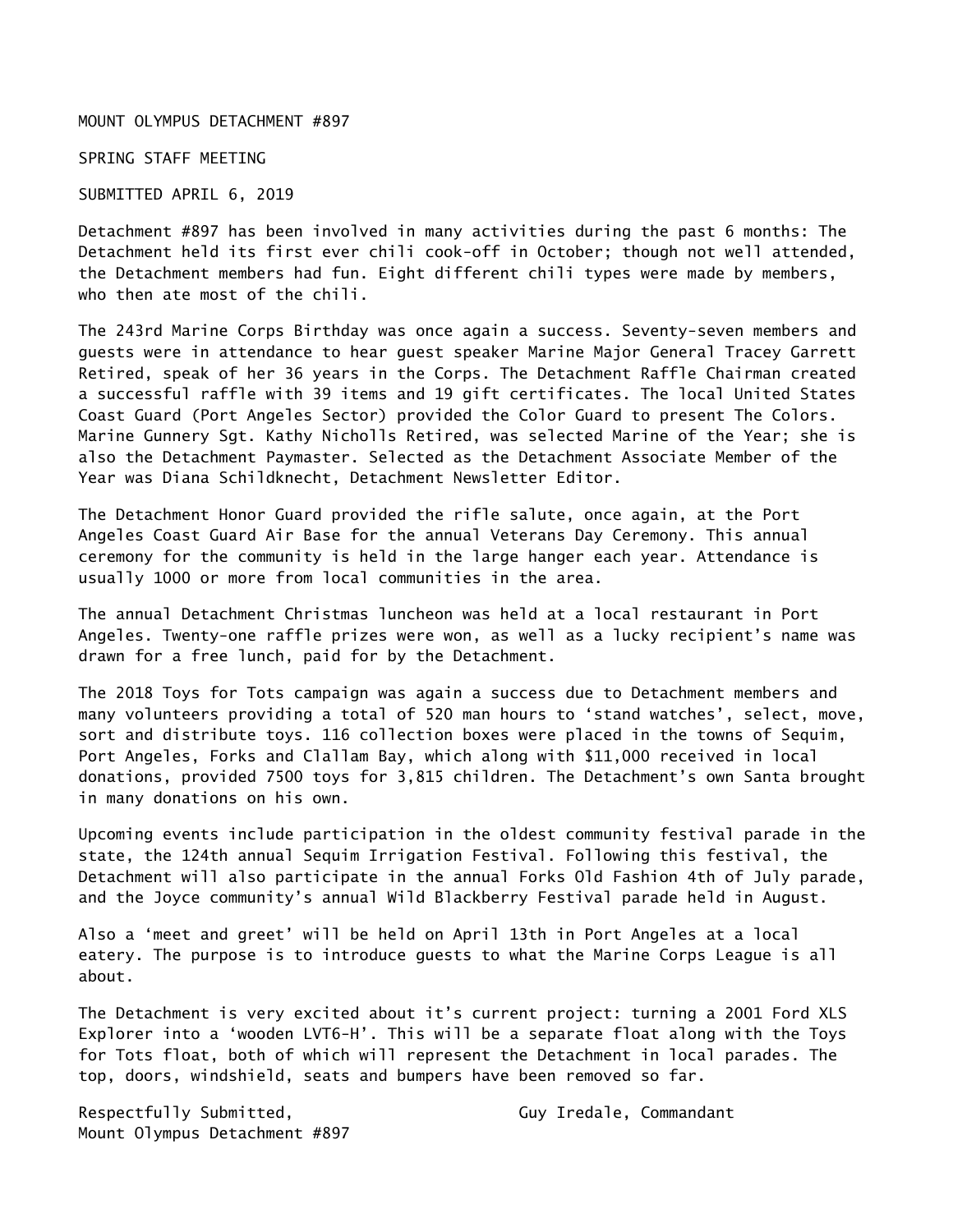#### MARINE CORPS LEAGUE

#### DEPARTMENT OF WASHINGTON

#### April 6, 2019

A Detachment, within the Department, was notified by National they hadn't submitted an ROI since 2017, see attached, although the situation has been rectified, I would like to remind everyone according the National Bylaws dated 8/14/2018, Article 9, section 940, paragraph A:

• "a. Each detachment shall hold an annual election and installation of officers between September 1 and May 15. Installation must be conducted no later than the last day of the month subsequent to the election. The "Report of Installation" form must be received by the National Headquarters by June 30th of each year to establish credentials for the National Convention. A Detachment is NOT in good standing if this report is not received."

This means each Detachment is to hold an annual election of Officers and submit an ROI to National, even if the officers don't change you still need to submit the ROI without fail or be at risk of having the whole Detachment be NOT in good standing. This might mean the loss of PLM money for the Detachment.

Semper Fidelis

George F Hilbish II Jr. Vice-Commandant Department of Washington jarhead1040@comcast.net

(253) 970-9707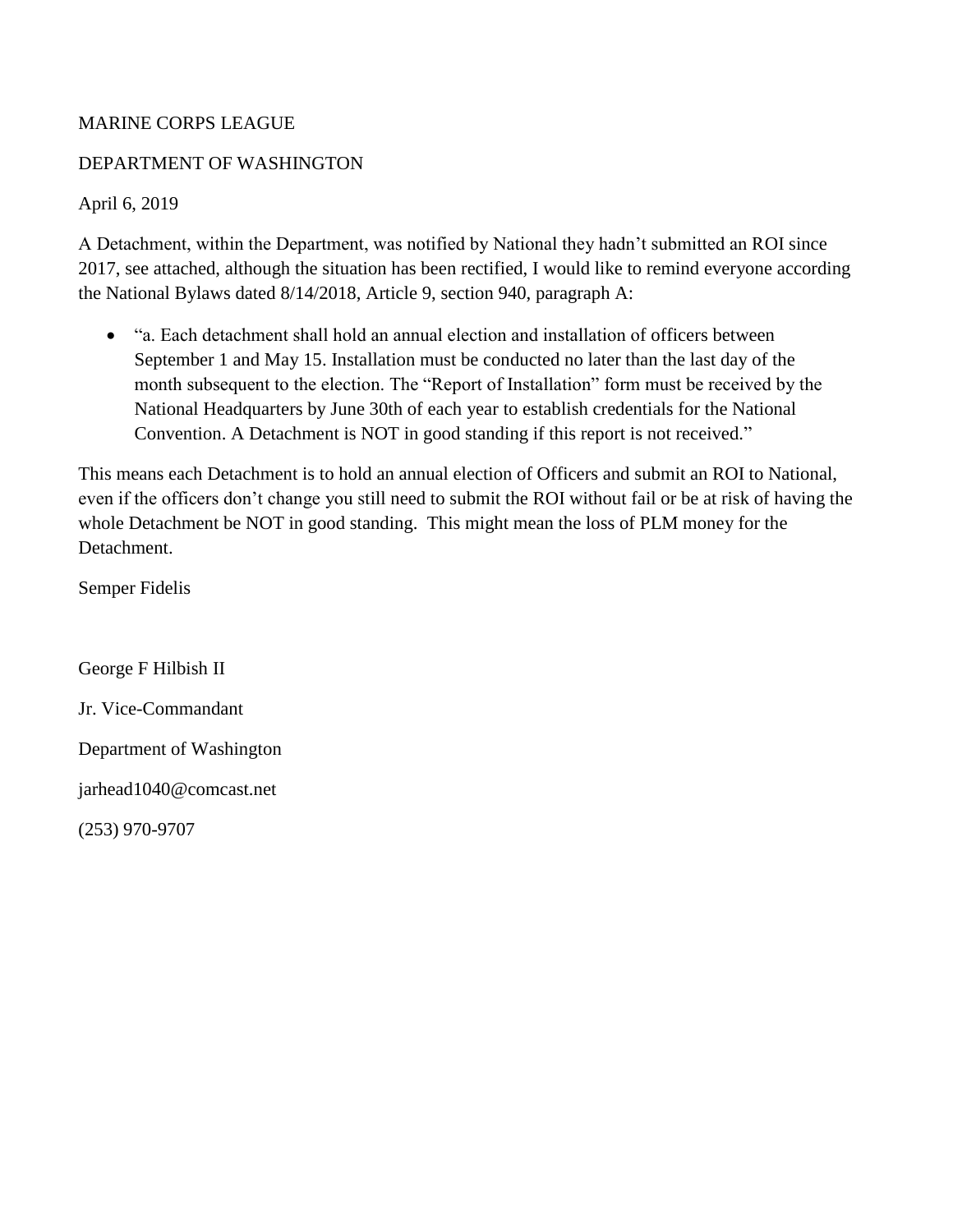From: John Moysiuk, Judge Advocate To: Bonnie Holden, Commandant Subj.: Report, Department Judge Advocate

There are no pending Chapter Nines currently in the Department.

Since being sworn in as the Department Judge Advocate, I have not reviewed any Detachment By-Laws. Saying this I understand that the new National By-Laws have been approved while at the recent National Convention in NY. I have also been informed that National is providing a template for all Departments which would then be disseminated to each Detachment in hopes that all bylaws effectively are in compliance with National and the Departments reflectively. I am still waiting for this template at this time. Why the template you might ask? Simply stated, the past National Bylaws were immense to say the least and have since been reduced significantly. What removed from the current National Bylaws has been placed into the Administrative Procedures and placing a template out there for everyone makes it much easier to get everyone on to the same sheet of music. Once the template is received the Department By-Laws will be in compliance and sent for approval by National, I will ensure each Detachment Commandant and Judge Advocate get a copy of our Department By-Laws and make sure an electronic copy is posted for easy access onto our Department website. Once this is completed I would anticipate all detachments to submit their new proposals for review knowing they must also review and submit in accordance with those new By-Laws.

To all Detachment Commandant's and Judge Advocates, I anticipate your Detachments to review your By-Laws and hope that you'll submitted for approval by the Department Judge Advocate. I am here to assist you in this process.

Semper Fidelis

John "Moose" Moysiuk Judge Advocate Department of Washington [moysiukjl@hotmail.com](mailto:moysiukjl@hotmail.com) 360-584-8373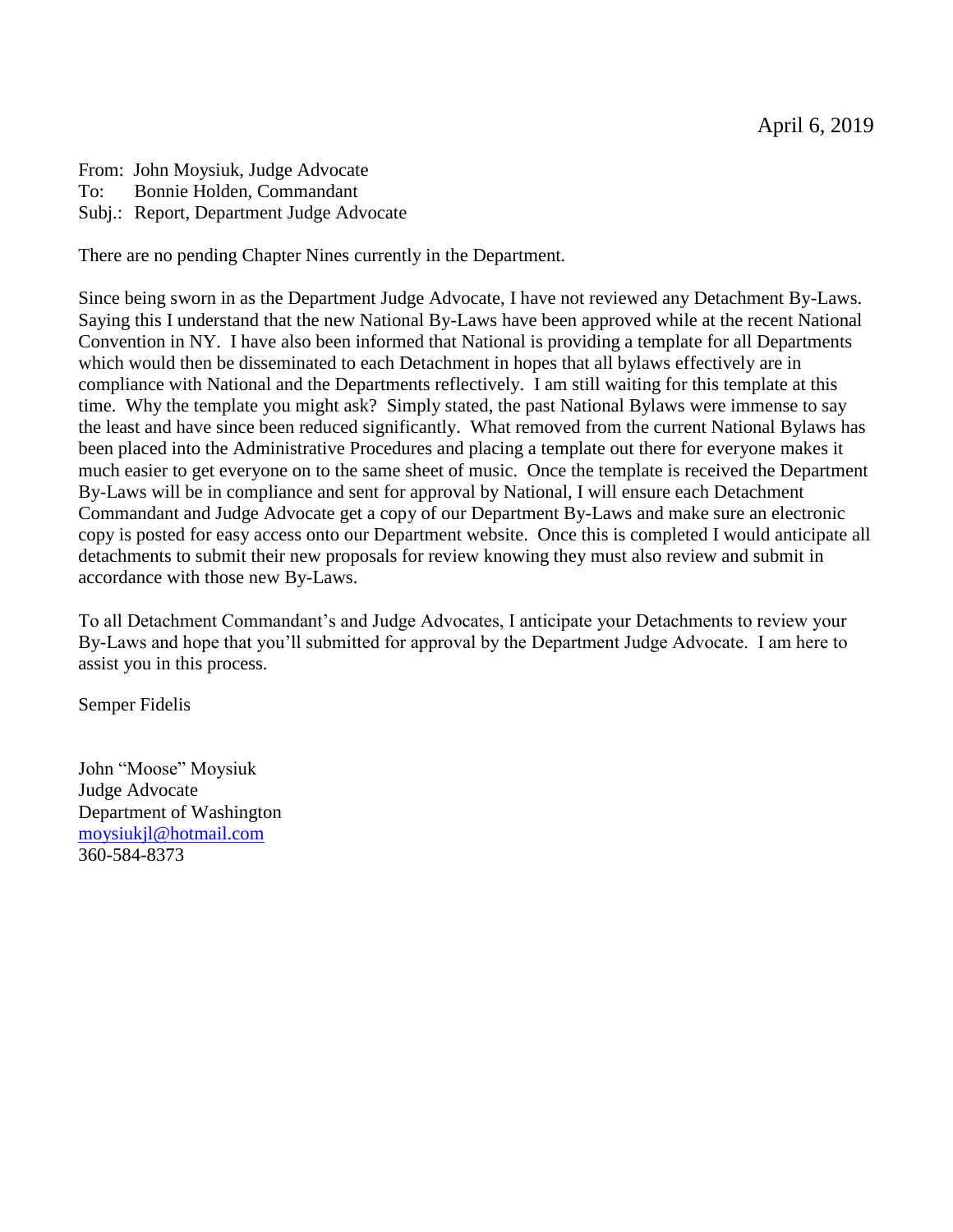#### **PIERCE COUNTY DETACHMENT #504**

The Pierce County Detachment currently has 55 life members, 1 dual member, and 30 annual members 0 of them being in arrears, for a total of 86 paid members. We have recruited 2 new members since October.

The Detachment held its 243rd Marine Corps Birthday Ball with members of the Puget Sound Detachment in attendance. The guest speaker was U.S Congressman Denny Heck (D)  $10<sup>th</sup>$  District. A motion was made by Marine Hilbish and seconded by Marine Golden to make the congressman an Associate Member of the Detachment, the motion unanimously passed by the members present.

Another successful Toys for Tots season has come and gone, we collected 17,237 toy, books, stocking stuffers and delivered 57,551 toys, books and stocking stuffers to 24,501 children. We have 28,684 books, stocking stuffers and toys as carryover for next season.

Election and installation of Detachment Officer was completed in January.

The Detachment presented one Eagle Scout award in December.

Respectfully Submitted,

Charles Ames Commandant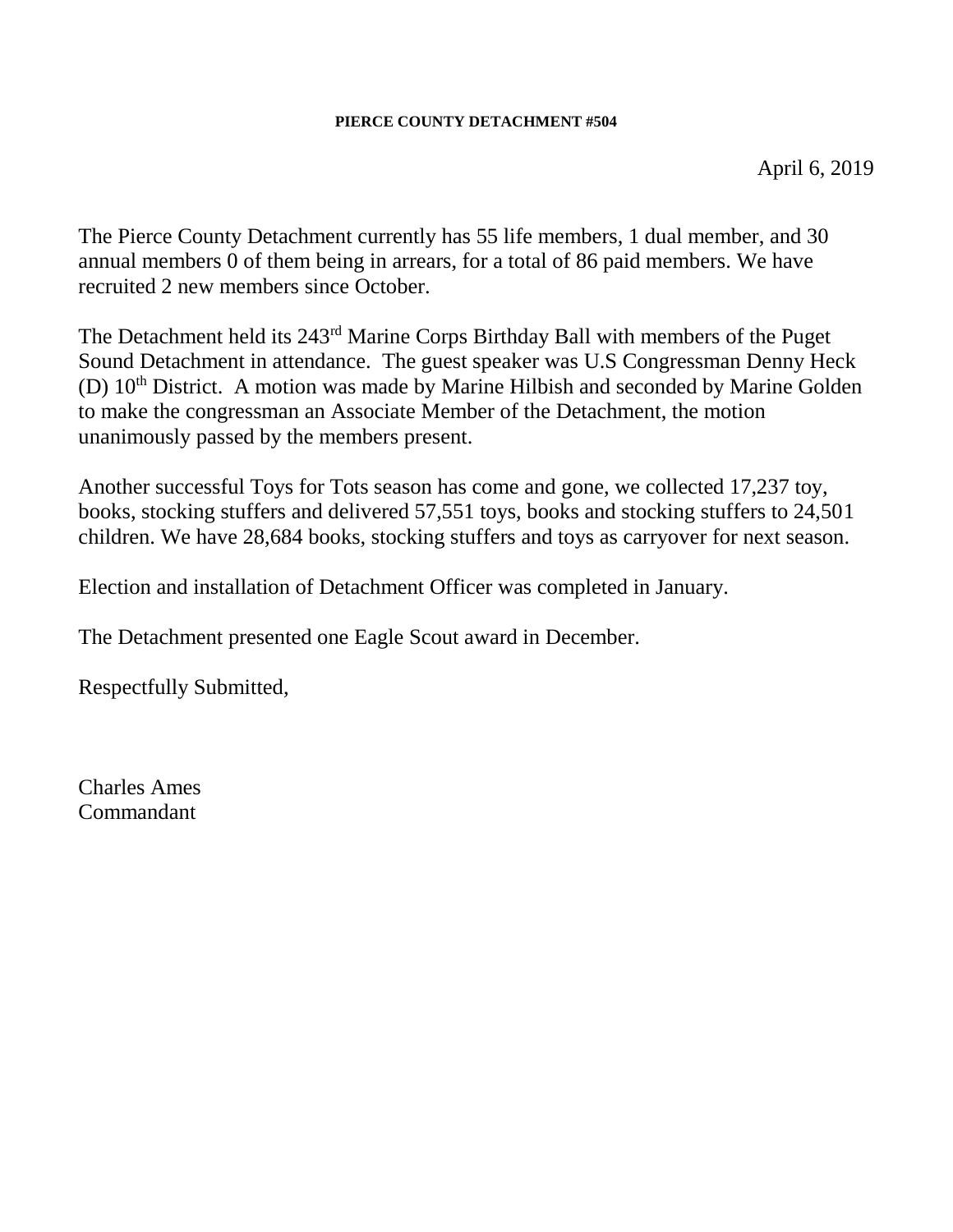April 3, 2019

From: Randy Ott, Commandant, Melvin M. Smith Det. #586

- To: Bonnie Holden, Commandant, Department of Washington
- CC: Adjutant, Department of Washington

Subj: Detachment 586 Commandant's Report of Activities

Our Detachment's activities since the 2018 Department Fall Staff:

- ➢ The start of Winter was very busy with Toys for Tots and our "P" Battery needing extra hands on deck because of OPCOM. We extended services and toys to over 7,000 families. Volunteers in Spokane came in all shapes, ages and sizes to make it work!
- ➢ VFW Post 1435 is a great place to be for Spokane County Young Marines Breakfasts.
- ➢ Our food service continues at the Mann-Grandstaff Regional VA Hospital with the monthly BBQ which we support as much as possible. Burgers and Dogs for everyone. We and the Auxiliary host Bingo in the care unit every second Wednesday of the Month.
- ➢ The Mid-Winter MCL Conference saw us well represented and everyone had a great time.
- ➢ Our Honor Guard continues to render honors for our Fallen Marines/Corpsmen at the Eastern Washington Veterans Cemetery at Medical Lake and greater Spokane Region.
- $\triangleright$  We are planning the rest of the year for the Det/Aux. with plenty of events. We hope that if you are in the area, that you'll consider dropping in on us and gracing us with your presence. Check our calendar first… www.mclspokane.org
- ➢ Locally, the Veterans Court Forum has been successful because of our volunteers. We continue to be there for them. Col Tim Fitzgerald (USMC Ret) is our go-to leader on this event on the  $1<sup>st</sup>$  & 3<sup>rd</sup> Thursdays.

This concludes our report of activities. We've included some pictures of the fun.

Semper Fi!

Randy Ott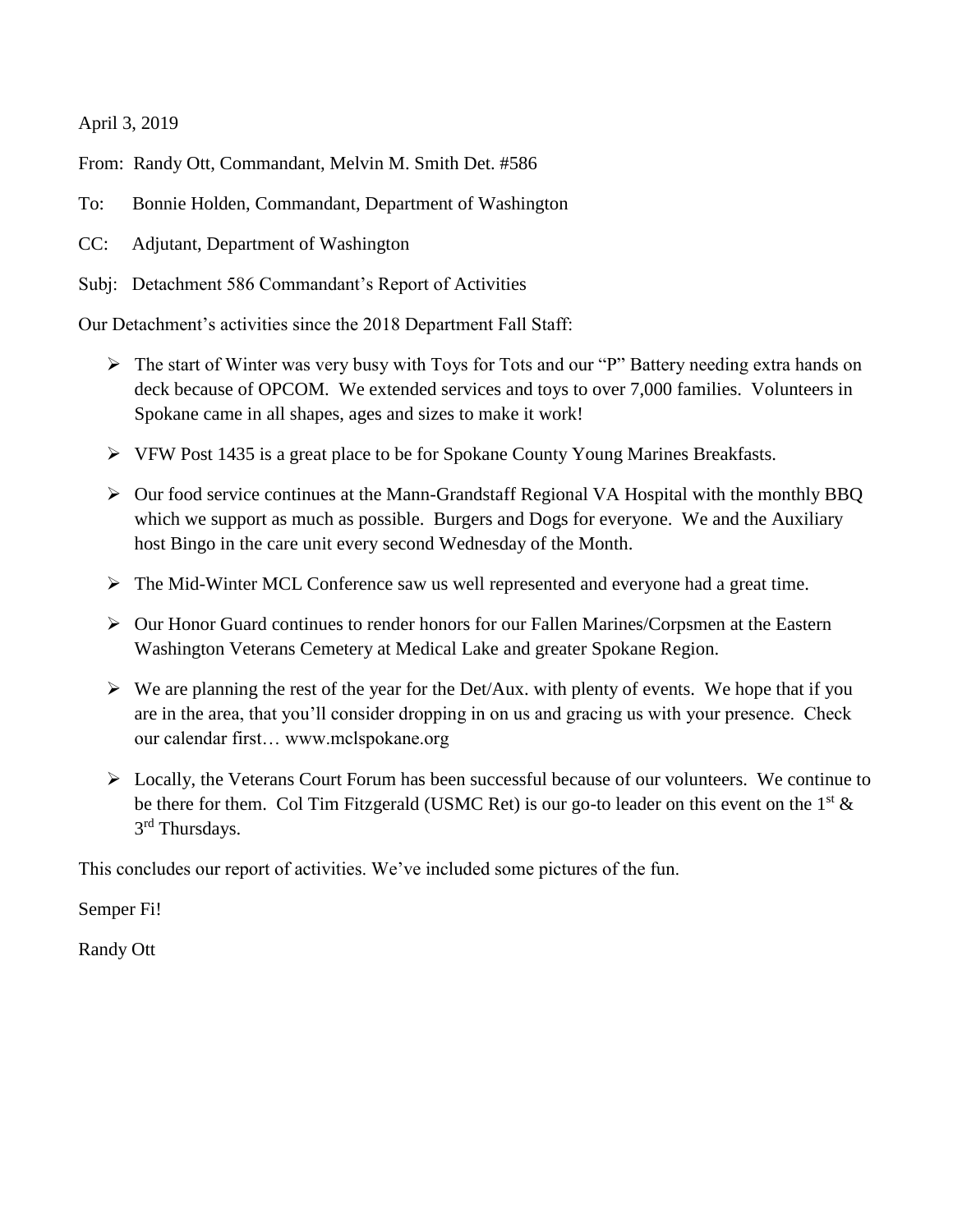

Photos clockwise from Left:

~Col. Fitzgerald and his new bride, Tracy cut their cake with our Det. Sword of BGen. Melvin M. Smith.

~Our Sword detail at the wedding: (L-R) Tim Kruse, Jim Brown, Manny Esparza, Dennis Dressler, Randy Ott & Mike O'Flaherty.

~Our Honor Guard at two funerals standing tall and saluting our fallen brothers and sisters. We support "P" Battery Marines with as many honors as we can.





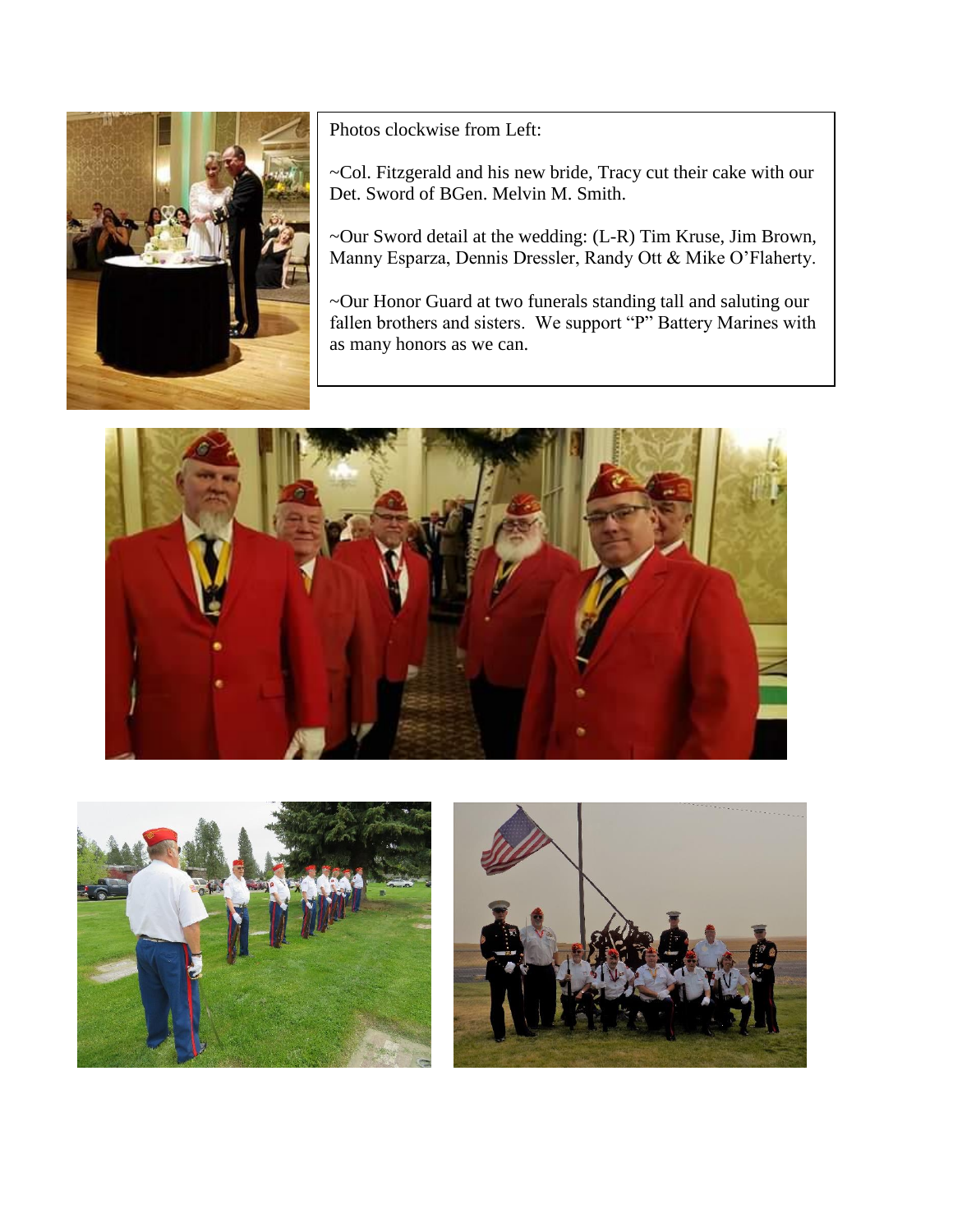April 1, 2019

To: Bonnie Holden, Dept. Commandant Via: Randy Ott, Dept. Adjutant From: Bill Hauser, Dept. Paymaster Subj: Department Paymasters report Account Balances as of 03/31/2019 Checking: \$2343.11 (with no outstanding checks) Savings: \$10,263.05

When emailing the Department Paymaster please use bhauser1952@msn.com.

Be sure to use the new transmittal form dated @2016 Marine Corps League Inc. for all transactions with National. DD214s are not needed at the National or Department levels (don't send copies).

When sending your transmittals to the Department Paymaster you need to send the original plus two copies. The Department keeps one copy and the original and the other copy goes to National.

Dues for new member applications are \$25.00 to National and \$5.00 to the Department. Signed new member applications must be submitted with the check and transmittal. Note on the transmittal, the reduced fees for new members, associate members and dual members between March 1st and August 30th to National of \$15.00. At the 2018 Spring Staff meeting it was decided that Department fees for that period would be reduced to \$2.50.

Dues for Renewals are \$20.00 to National and \$5.00 to the Department. There is no Department fee for members paying for a life membership.

The new National policy for returning processed transmittals is to email the transmittals back to the Department to then be distributed by email to the Detachments.

National is no longer sending renewal notices to members. The Detachment Paymaster has to stay on top of this now.

If you're not receiving membership cards or Life Member cards, notify the Department Paymaster so I can follow-up with National.

Semper Fidelis,

Bill Hauser Paymaster Department of Washington bhauser1952@msn.com

(360) 608-6672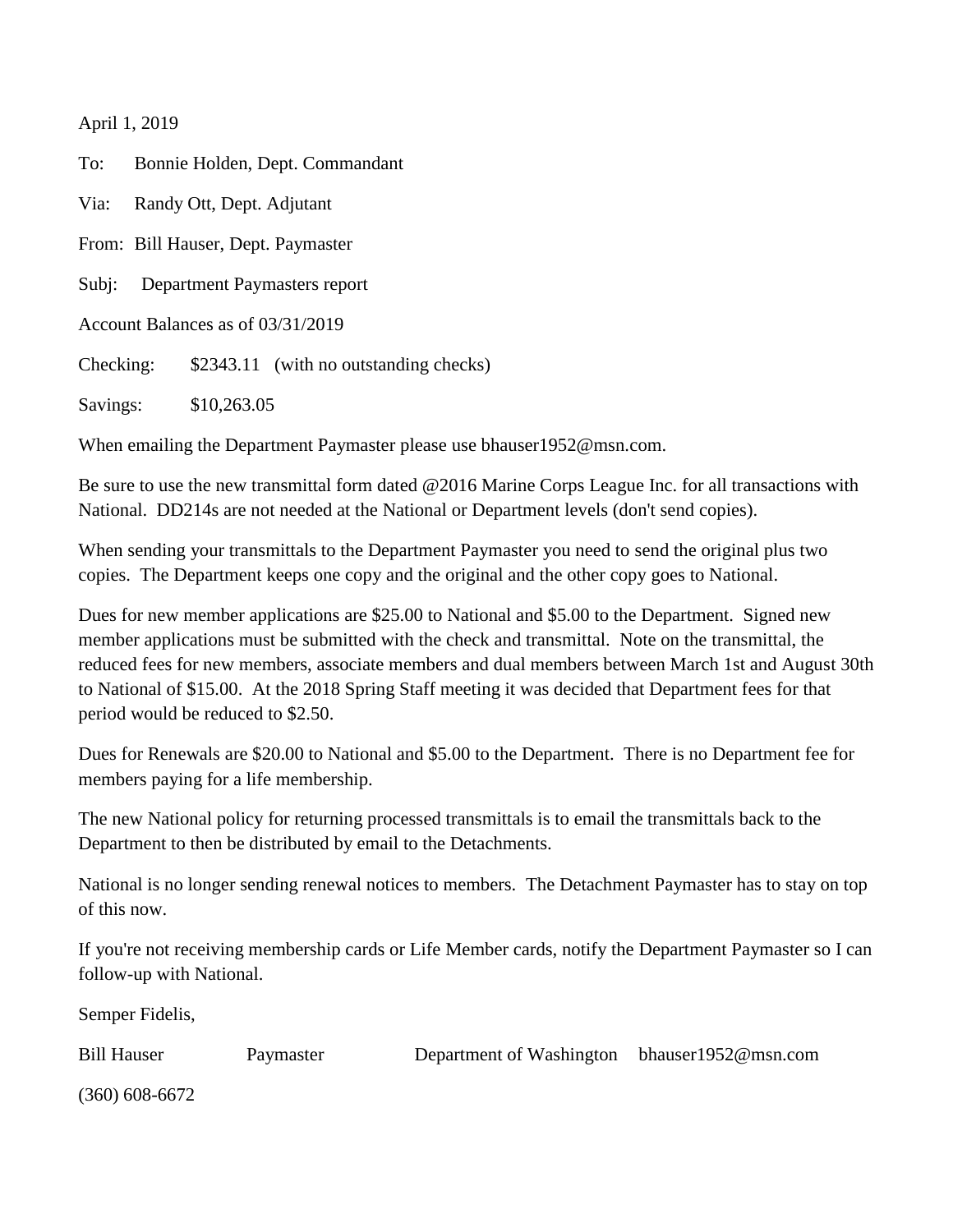# **Col. Richard "Buck" Francisco Detachment #1451 Report at 6 April Business Meeting of the Department of Washington**

- Strength as of 6 April is 39 (37 Regular and 2 Associates) of which 25 (64%) are either PLMs or have paid. Transmittals have been submitted to Dept Paymaster Hauser.
- Activities:
	- o Completed another successful Toys-for-Tots program:

| Category:         | Beginning   | Collections/ | Distributions/ | Ending     |
|-------------------|-------------|--------------|----------------|------------|
|                   |             | Purchased    | Expenditures   |            |
| Cash              | \$12,245.21 | \$19,243.00  | \$21,518.48    | \$9,969.73 |
| Toys, books,      |             | 1,917/       |                |            |
| stocking stuffers | 1,132       | 2623         | 3,532          | 2,140      |
|                   |             |              |                |            |

- o Raised \$3,908 during Veteran's Day Rose promotion.
- $\circ$  Offering \$8,000 in scholarships to outstanding 2019 graduates of South Whidbey High School.
- o 7 November provided color guard for Veteran's Day assembly at South Whidbey High School.
- o 11 November color guard lead the Veterans Day parade in Coupeville,
- $\circ$  Submitted application to the IRS for exempt status under Section 501(c)(4).
- o Flag folding/presentation for George B. Clark on Friday, 11 January.
- o Service, rifle volley, flag folding and presentation for Robert Conners on Sunday, 13 January.
- $\circ$  Worked with other local individuals and groups to aid a Navy veteran's family. See attached newspaper article.
- o Rendered honors for Coast Guard Vet on 30 March.
- o Rendered honors for Marine Korean War Vet on 6 April.
- o Working with commandant of Detachment 1210 to clear their roster so their charter can be surrendered.

Respectfully submitted, Don Nilson Adjutant/Paymaster Detachment 1451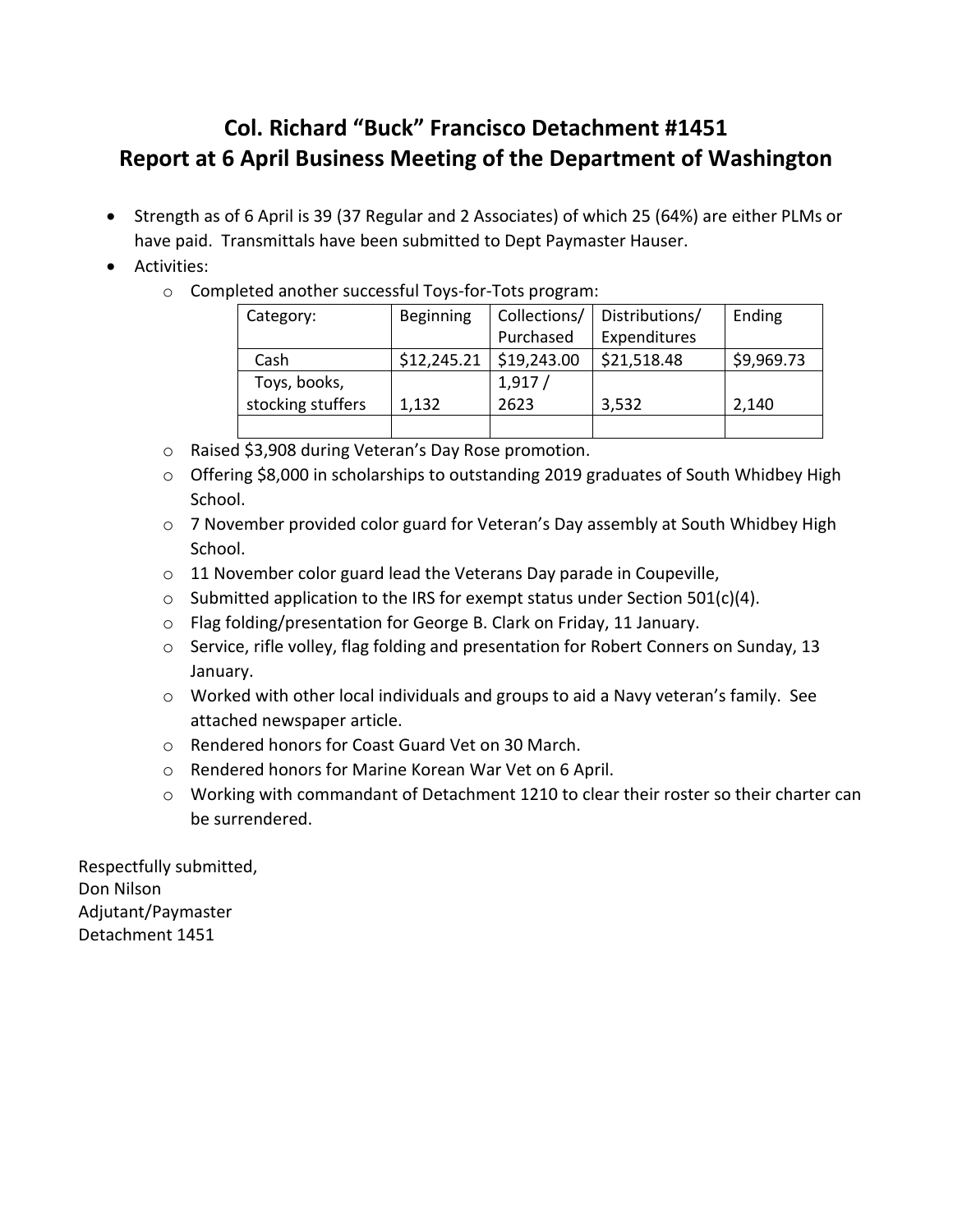To: Commandant Bonnie Holden Via: Adjutant Randy Ott From: Chaplain Dennis Dressler Subject: Report for period since Fall Department Staff Meeting 2018 and Spring Staff Meeting 2019 Date: 3 April 2019

#### Madam Commandant,

During this time I have processed all Notice of Death reports that have arrived either in my mail or email. I attended to my duties as Chaplain for Melvin M. Smith Detachment.

 I was one of three cooks for Melvin M. Smith's annual Spaghetti Feed to raise money for Toys For Tots and was also the auctioneer for their fund raiser.

I have participated as the Chaplain for my Detachment's Honor Guard both at Washington State Veterans Cemetery as well as those held off-site.

 Participated as a mentor with Spokane Veteran's Forum which is an active component of Spokane County's Veterans' Therapeutic Court.

Volunteered at the Mann-Grandstaff Veteran's Medical Center both as Deputy Representative as well assisting with barbequing at monthly picnics for patients at the hospital.

During the time between the close of the Fall Department Staff Meeting and the Spring Staff Meeting I have received notifications of the following Marines having passed away:

| 2015               | Melvin M. Smith <sup>See note</sup> 1 |
|--------------------|---------------------------------------|
| September 27, 2015 | Melvin M. Smith See Note 1            |
| June 25, 2016      | Maj. Megan McClung See note 2         |
| June 2016          | Melvin M. Smith <sup>See Note 1</sup> |
| July 18, 2016      | Maj. Megan McClung                    |
| November 1, 2017   | Melvin M. Smith See Note 3            |
| May 13, 2018       | <b>Twin Harbors</b>                   |
| May 28, 2018       | Melvin M. Smith See note 1            |
| July 29, 2018      | Melvin M. Smith                       |
| August 5, 2018     | Melvin M. Smith                       |
| August 26, 2018    | <b>Skagit County</b>                  |
| August 11, 2018    | Columbia River                        |
| November 3, 2018   | Melvin M. Smith                       |
| November 24, 2018  | Mt Olympus                            |
| December 21, 2018  | Melvin M. Smith                       |
| January 15, 2019   | Yakima-Kittitas                       |
| February 18, 2019  | Yakima-Kittitas                       |
|                    |                                       |

Note1: Marines Baskin & Butler were transferred to Melvin M. Smith Detachment when another Detachment folded. A subsequent audit reveals members had passed into peace.

Note 2: Received Mar 2, 2019 by Department

Note 3: Determined during roster review that death had not been previously reported

Very Respectfully, *Dennis*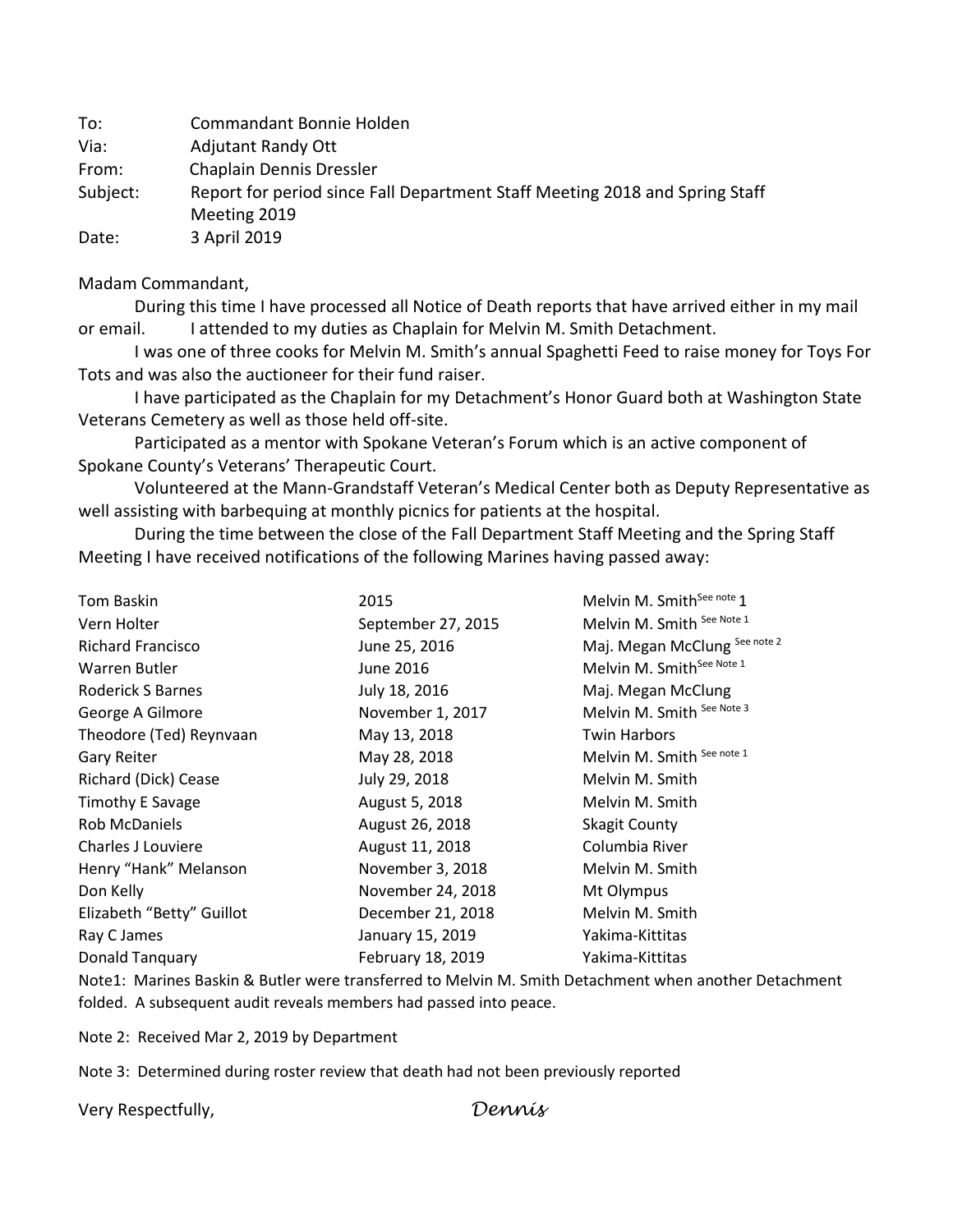# **Puget Sound MCL Detachment 336**

[www.pugetsoundmarines.org](http://www.pugetsoundmarines.org/) 425 440-9506

# **Department Spring Staff Meeting April 6th 2019**

Puget Sound Detachment #336 Mark Gorman Commandant

**Deputy VAVS** – The Seattle VAVS Bill Smiley, Honors for all volunteers dinner set at Emerald Down's. There is a scheduled BBQ for all in the Living center this summer.

**Membership** – We have been operating without a JR Vice and have continually sought out a new on but continue to run into the same old excuses not enough time to do the job. We have lost several members over the last year 85 down to 47.

**Marine Corps Birthday Dinner 2019** – We are in the planning faze for the 2019 Ball

**Toys For Tots** – This year we paired up with the Reserves and collected over \$90K in cash donations and toys distributed 72240 after action report filed and lessons learned filed.

**Pistol & Rifle Competition –** April is the pistol shoot and September is the scheduled rifle shoot for 2019

**Marine Rose Program** – Is still going forward have 3 scheduled for the rest of 2019. Still looking for a coordinator for the program.

**Honor Guard** – Is combined of members from 336 and 531 we are in the process of upgrading our rifles. Our plan is to have 7 on the hill and 3 as readers for all services.

**Eagle Scout –** We have done only 1 award in 2019 and did 5 in 2018

**Marine for Life –** M4L is going very strong now we have added 3 more locations on the Peninsula to hold the event and have had great success in both King Co. and Kitsap Co. will continue to do this through 2019